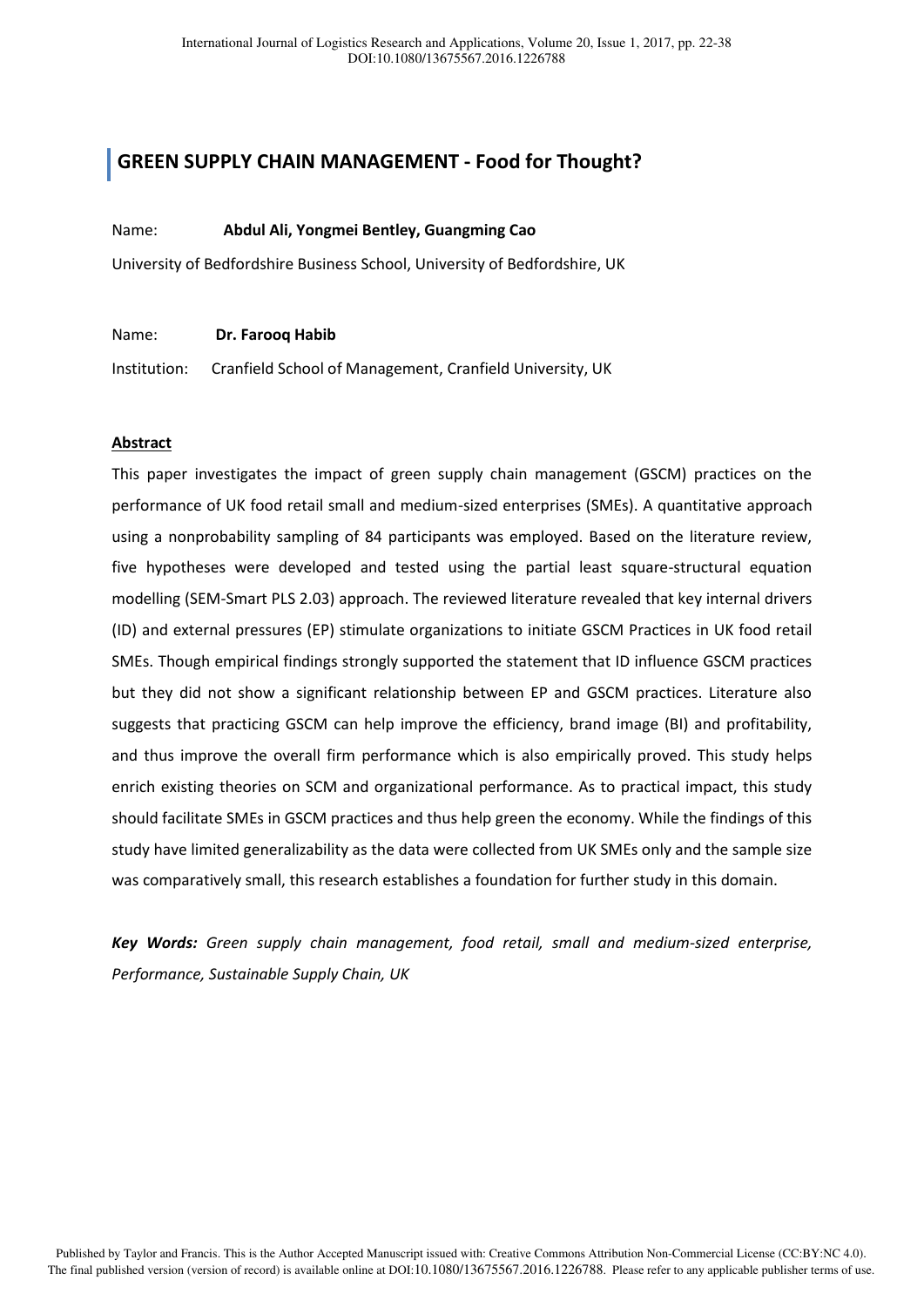# **1. Introduction**

Sustainable or green Supply Chain Management (SCM) has been an ever increasingly researched area for decades (Sarkis, 2012; Touboulic and Walker, 2015) and a key challenge for companies and supply networks (Vachon and Klassen, 2006; Azevedo *et al.*, 2011; Kuei *et al.*, 2015). Green Supply Chain Management (GSCM), which incorporates environmental thinking into SCM activities, has gained popularity in the academia (Laosirihongthong *et al.*, 2013; Zhu *et al.*, 2013) due to environmental degradation, increased  $CO<sub>2</sub>$  emissions and climate change threatening human existence and natural inhabitants (Hoskin, 2011). Lee (2015) mentioned that these challenges come from global environmental regulations, green consumerism and climate change. Organisations are now compelled to rethink managerial behaviour towards green practices including implementation of environmental audits, maintaining certifications such as ISO 14001 and collaboration with stakeholders (Vachon and Klassen, 2008). However, organisations will prefer the options which make sense for businesses (Bowen *et al.*, 2001).

Much of the debate on GSCM is to determine the drivers, motivations, or pressures in undertaking GSCM initiatives (Diabat and Govindan, 2011; Govindan *et al.*, 2014) and its influences on organisational performances (Green Jr *et al.*, 2012; Lee *et al.*, 2012; Zhu *et al.*, 2012; Laosirihongthong *et al.*, 2013; Lee, 2015). There is also a growing research in the role of supply chain (SC) collaboration on sustainability (Vachon and Klassen, 2008; Ramanathan *et al.*, 2014; Grekova *et al.*, 2015; Gunasekaran *et al.*, 2015). However, there have been limited studies on SCM practices of Small and Medium-Sized Enterprises (SMEs) (Quayle, 2003; Saad *et al.*, 2006; Lenny Koh *et al.*, 2007; Vaaland and Heide, 2007; Thakkar *et al.*, 2009) and only a few studies on GSCM practices of SMEs (Aragon-Correa *et al.*, 2008; Lee, 2008; Huang *et al.*, 2012; Lee *et al.*, 2012; Bourlakis *et al.*, 2014; Huang *et al.*, 2015), and no research has been found on UK food retail SMEs that has a particular focus on GSCM. This reflects a substantial gap in the literature. This research attempts to fill the gap by identifying existing GSCM practices and their impacts on the performance of UK Food retail SMEs.

Integrating environmental thinking into SCM is becoming a strategic issue for businesses in order to satisfy all stakeholders across the SC. It has also become fundamental for businesses to implement GSCM practices in order to generate competitive advantages and cope with increasing number of environmental regulations at various levels (regional, national, international)(Green Jr *et al.*, 2012). However, developing and implementing environmentally friendly practices and processes require certain kind of motivation or drivers. Drivers may come from within the organisation or from outside organisation, for instance, government, environmental agencies, market forces and customer expectations. In this study, this will be highlighted from the perspective of institutional theory. The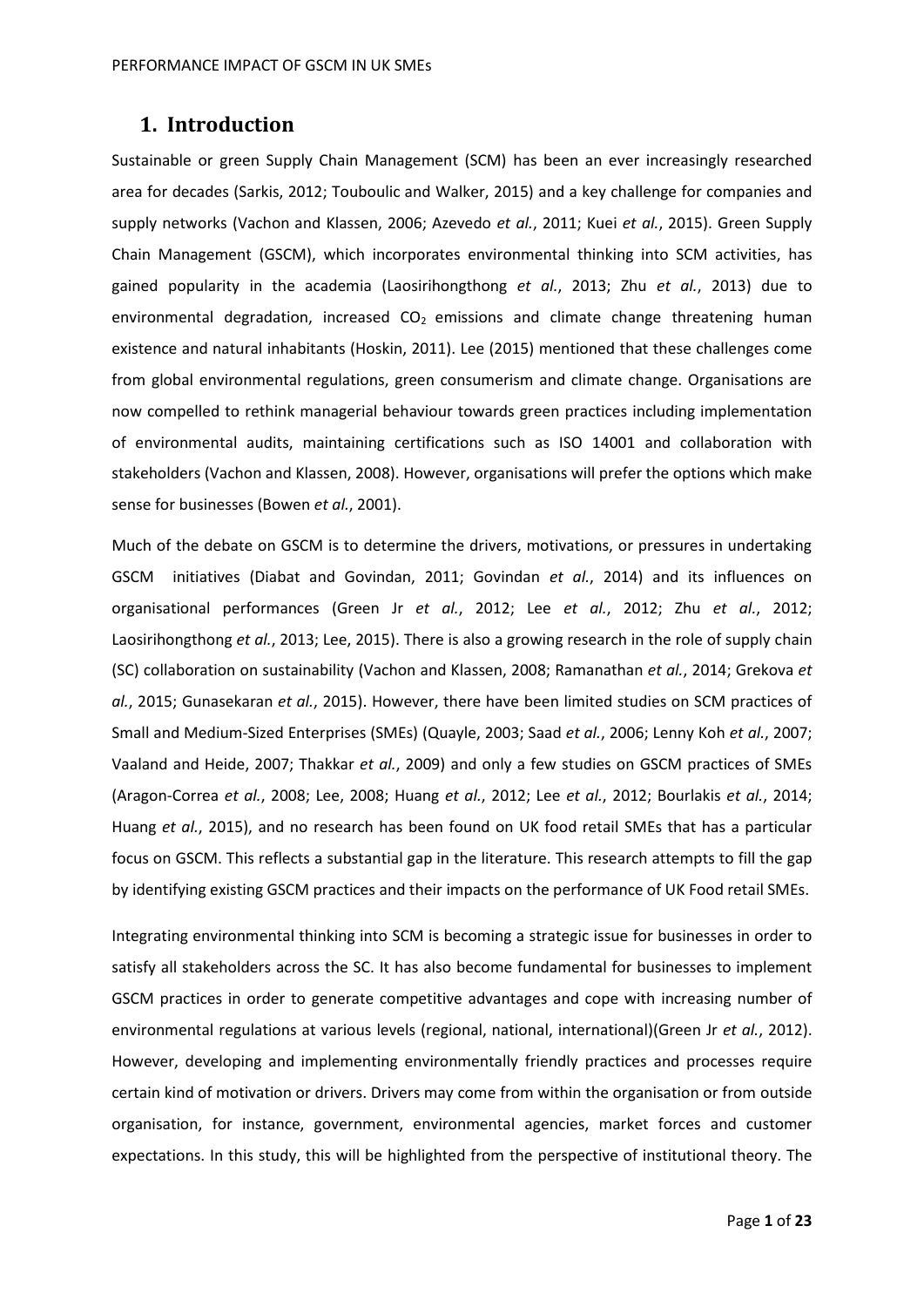implementation of GSCM practices is expected to improve the business performance of organisations, and boost brand image which will ultimately enhance profitability. Green Jr *et al.* (2012) claimed that whether GSCM pays has been inconclusively investigated in the previous researches (Zhu and Sarkis, 2004; Rao and Holt, 2005). Therefore, there is a dearth of research in this area that could be used as a base for either theory building or theory testing(Green Jr *et al.*, 2012).

Examining how GSCM is practiced by UK food retail SMEs and how that impacts on the performance outcome is essential because in the UK approximately 99% businesses fall under SMEs (Walker and Preuss, 2008; Ward and Rhodes, 2014). In addition, the recent horse meat scandal in the UK (Touboulic and Walker, 2015) has triggered a massive corporate storm throughout the SC of every company, food supply networks in particular, to make SCs more transparent and more visible in order to achieve consumers' confidence and to avoid reputational damage (Carter and Rogers, 2008). Food SCs, in one way or another, significantly depend on SMEs. If these SMEs can be motivated to take purposeful action in greening SCs, it is likely that the problems such as  $CO<sub>2</sub>$ emissions from food SCs will significantly be reduced. However, proper attention has not yet been given in researching GSCM practices in SMEs and even less to the impact on firm performance. The endeavour of this study is to fill this gap and contribute to the body of knowledge in SMEs' GSCM and its impact on performance. This study focuses on the following three objectives:

(a) To identify the motivating factors for SMEs in undertaking GSCM initiatives;

(b) To ascertain the existing GSCM practices in UK food retail SMEs; and

(c) To empirically test the impacts of GSCM practices on organisation performance.

In order to fulfil the research objectives, based on the reviewed literature, a survey questionnaire was developed to collect data to test the proposed hypothesis for this study. It is hoped that this study can help SMEs better understand GSCM practices, the driving forces and potential performance outcome. All this should stimulate SMEs to join the green movement. Hopefully, this will accelerate the process of greening the economy and build a better planet for the future generation.

The remaining paper is organised as follows: Section 2 highlights the review of previous research on GSCM and performances; Section 3 presents the hypotheses and the conceptual model from this research; Section 4 discusses the research methodology adopted for this study; Section 5 outlines the data analysis and discussion of the key findings; section 6 highlights theoretical and managerial implications of this study; and finally, Section 7 presents summary and conclusion together with research contributions, limitations and opportunities for further research.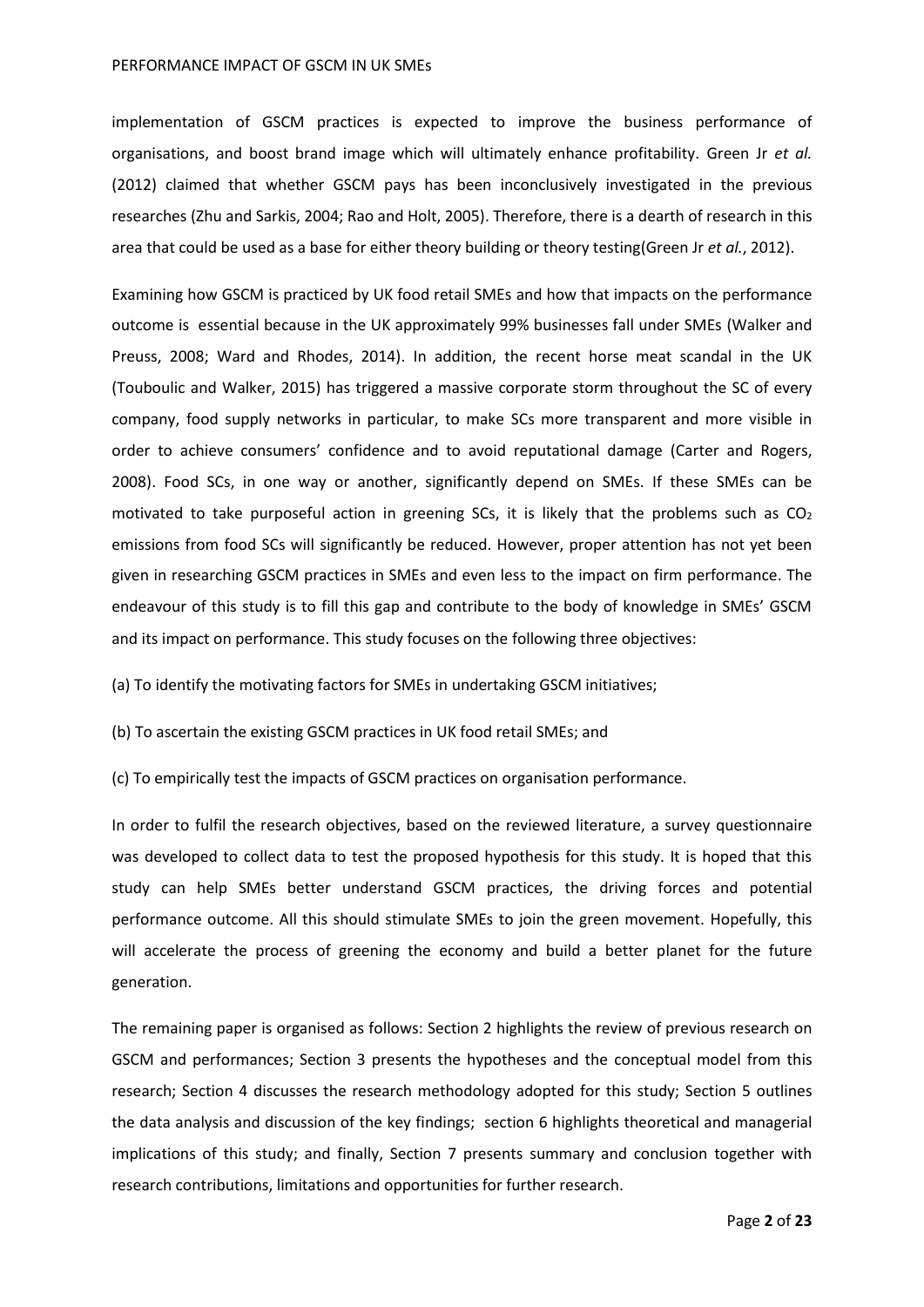# **2. Literature review**

This section presents a review of literature, including GSCM, drivers and pressures for adopting GSCM practices, GSCM practices for SMEs, and GSCM and its performance implications. Based on the literature, five hypotheses were developed, and a conceptual framework on the impact of GSCM practices on the performance of UK food retail SMEs was proposed.

# **2.1. Green Supply Chain Management**

Green Supply Chain Management (GSCM) which takes environmental issues into consideration is the extension of traditional SCM. Slack et al. (2009) defined Supply Chain (SC) as the linked operations to source and provide goods and services to the end users. GSCM follows similar activities but in a way that is more innovative, profitable, widely acceptable, socially and environmentally responsible (Sarkis *et al.*, 2011; Zhu *et al.*, 2012).

The reviewed literature indicates that scholars have used different terminologies to comprehend GSCM over the period of time, for instance, cleaner SCM (Subramanian and Gunasekaran, 2015), Sustainable Supply Chain Management (SSCM) (Linton *et al.*, 2007; Seuring and Müller, 2008; Gold *et al.*, 2010; Ahi and Searcy, 2013; Beske *et al.*, 2014; Touboulic and Walker, 2015), environmental SC (Jabbour *et al.*, 2015), green practices of SC (Azevedo *et al.*, 2011), and socially responsible SC (Hoejmose *et al.*, 2013). Many scholars have tried to define GSCM from various perspectives. For example Tachizawa *et al.* (2015) classified monitoring based and collaboration based GSCM practices, Testa and Iraldo (2010) from three different strategic perspectives illustrated GSCM as reputation related, efficiency related and innovation related while Azevedo *et al.* (2011) recommended GSCM practices as greening the supply process, product based practices, delivery process and green practices through cooperating with suppliers and customers. Though the views are not identical, but the notions are similar. Evaluation of GSCM is historical. Its dimensions, definitions and level of acceptance have changed significantly since it first emerged in the practical and academic domain. There are some subtle and few obvious differences among the terminologies used to denote GSCM or SSCM including the definitions, scopes and characteristics of the practices. Ahi and Searcy (2013) have made an attempt to distinguish the definitions between GSCM and SSCM claiming that SSCM is the extension of GSCM. There is considerable overlap among the definitions. However, Ahi and Searcy (2013) could not identify any complete definition for either GSCM or SSCM but the debate is still on. In this study, GSCM is defined as the combination of environmental, societal and economic consideration in a supply chain which operates as linked activities starting from sourcing raw materials to post consumption activities of products or services by the customers. However, the motivating factors for adopting GSCM practices in UK SME sector are yet to be proved.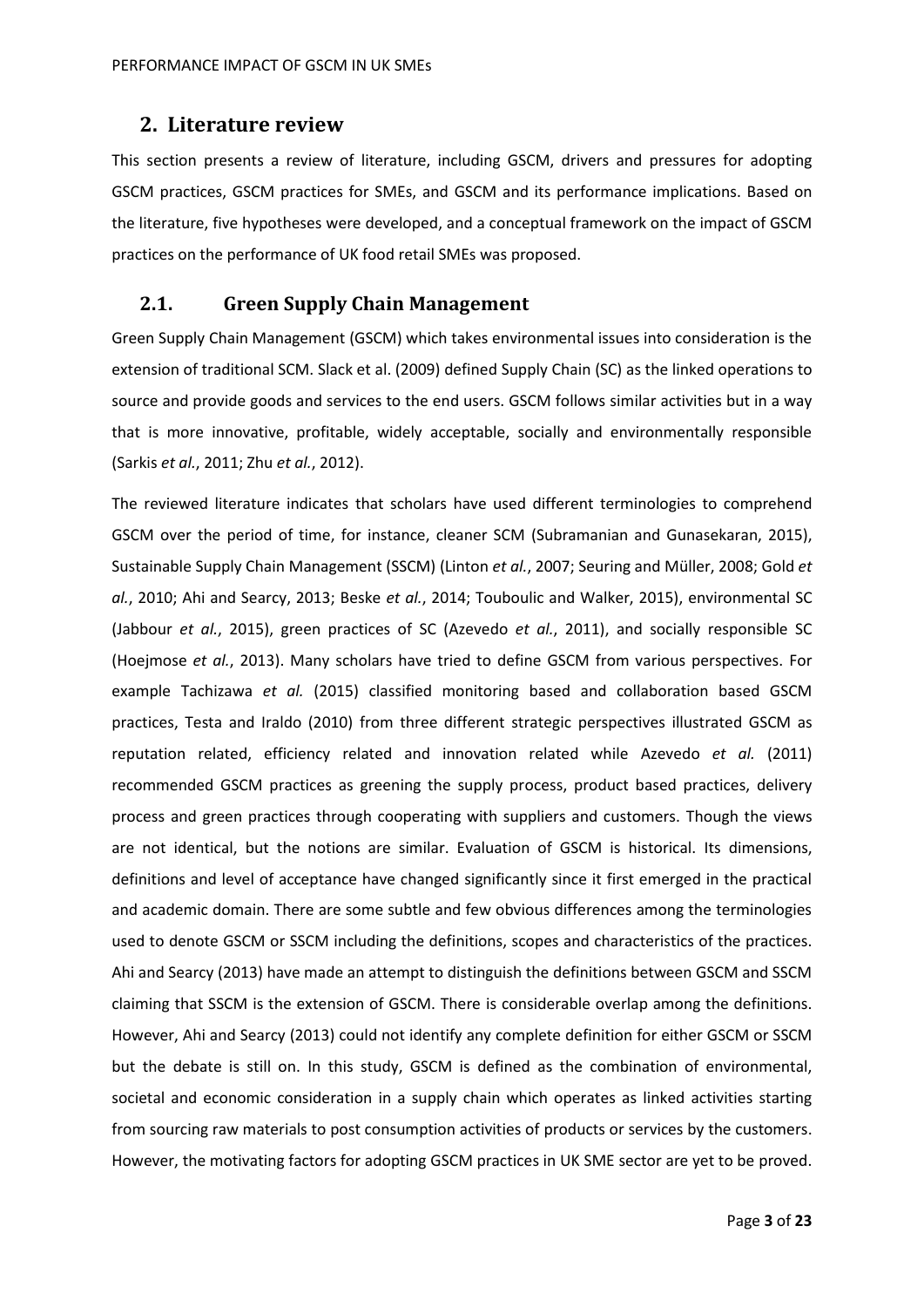In this paper, an attempt is made to discuss those factors in the context of UK food retail SMEs by focusing on environmental aspect of the SC, and the impact of such GSCM on business performance.

## **2.2. Drivers and Pressures for GSCM**

Organisations practice GSCM proactively or reactively (Laosirihongthong *et al.*, 2013). Those driving forces can be from within the organisation (internal) or from outside the organisation (external). Many researchers (Testa and Iraldo, 2010; Zailani *et al.*, 2012; Lee *et al.*, 2013) maintain the view that internal drivers and external pressures induce organisations to practice GSCM. However, Laosirihongthong *et* al. (2013) mentioned reactive pressures and proactive drivers instead of internal drivers and external pressures that drive firms practicing GSCM. Tachizawa *et al.* (2015) distinguished coercive (regulations and environmental standards) and non-coercive drivers for GSCM practices.

Some of the organisational theories such as resources based view, resource dependence theory, and institutional theory have been used to understand how firms succeed in implementing certain operations strategies (Sarkis *et al.*, 2011; Lee *et al.*, 2012; Laosirihongthong *et al.*, 2013; Lee *et al.*, 2013). Diverse entities in GSCM act to fulfil business needs, customer expectations and legitimate requirements. Businesses receive pressures from regulatory bodies and increased influence from customers for a cleaner, transparent, socially and environmentally responsible supply chain (Zailani *et al.*, 2012). Due to these pressures from outside and driving forces from within the organisation such as organisational values, corporate commitment and long term vision, companies are institutionalising environmental practices in business operations. In this sense, institutional theory is suitable for understanding the phenomena. Moreover, several studies(Zhu and Sarkis, 2007; Sarkis *et al.*, 2011) have identified institutional theory as a key source in identifying influencing factors to practice GSCM. Hence, this study is guided by the institutional theory to understand the motivating factors of GSCM practices. Based on institutional theory (Dimaggio and Powell, 1983), Sarkis *et al.* (2011) highlighted three isomorphic drivers of GSCM namely *Coercive pressures –* governments, environmental interest groups, and industrial associations; *Normative pressures -* social pressures, consumer expectation, communities and wider stakeholders (Seuring and Müller, 2008); *and Mimetic* - coping the activities of a successful organisation i.e. competitive benchmarking. The higher the coercive pressure is, the higher the tendency of the firm to practice GSCM (Zhu and Sarkis, 2007; Testa and Iraldo, 2010). For instance, in order to avoid legislative hassles and to comply with current rules and regulations, firms accept certain level of green practices in business operations including reduced  $CO<sub>2</sub>$  emission, design eco-friendly products, and try to avoid environmentally hazardous substances during the procurement and production process.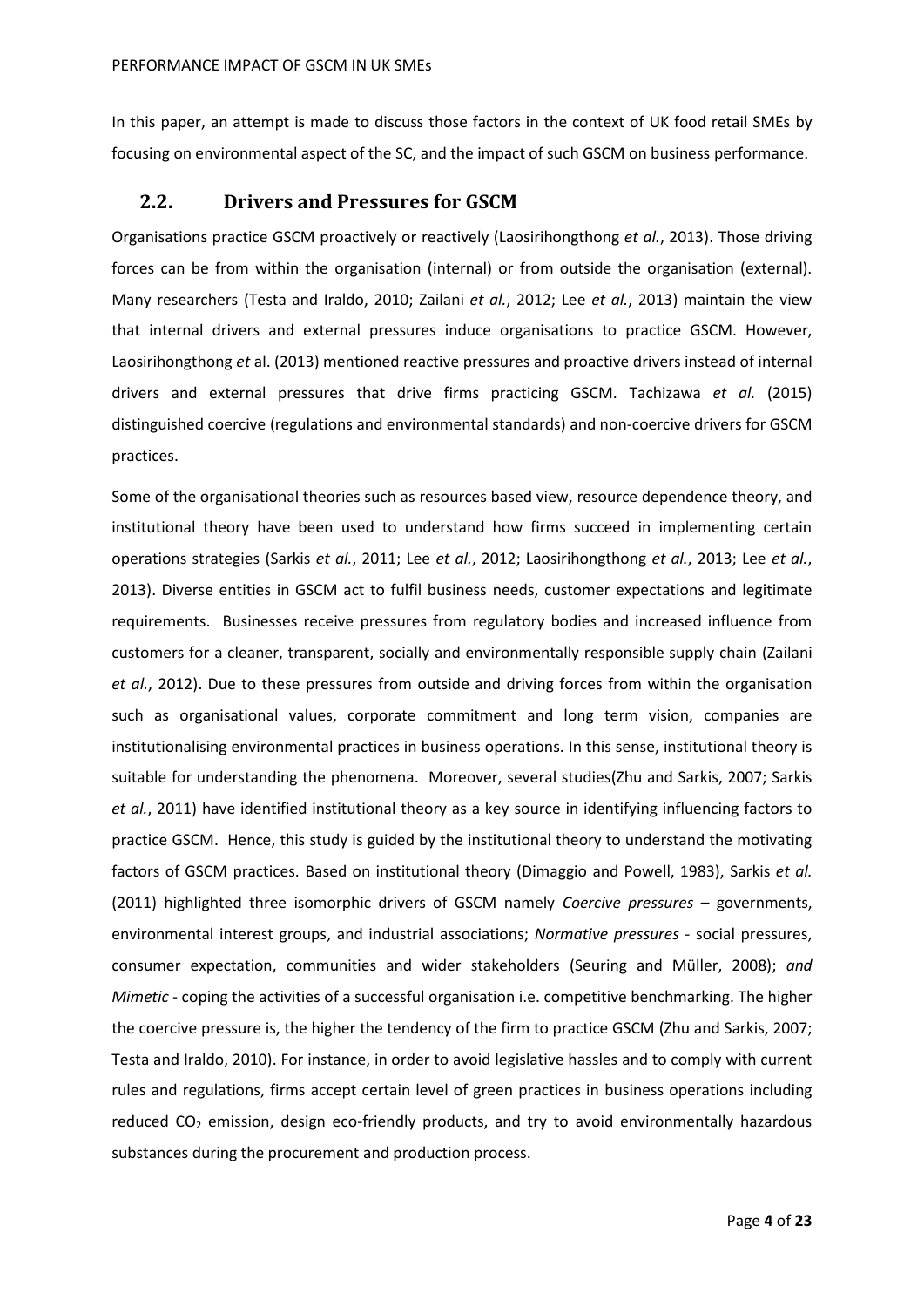Nonetheless, Testa and Iraldo (2010) argued that the pressures can be from inside the organisation for instance strategic motivation (Laosirihongthong *et* al., 2013). In contrast, normative drivers are the social reaction towards GSCM whereas the companies who follow market leaders to survive in the market face mimetic pressures. In contrast, internal drivers are company's commitment from the top executives (Zhu and Sarkis, 2004; Laosirihongthong *et al.*, 2013) in line with organisational values (Testa and Iraldo, 2010), support from mid-level managers as well as senior employees (Zhu and Sarkis, 2007) and long term vision for expected business gains. Tachizawa *et al.* (2015) who classified GSCM practices as monitoring and collaboration based and revealed that non-coercive drivers have positive impact on both of the GSCM approaches (monitoring and collaboration) while coercive drivers suggested different implications as having positive impact on monitoring based GSCM practices but negative impact on collaboration based GSCM practices. Moreover, organisational aspiration to achieve cost leadership (cost minimization) and differentiation (innovation) strategy as well as to secure confidence, trust and respect from stakeholders all contribute to shaping SCM strategies. To understand the pressures and the drivers of GSCM, a number of studies have been conducted (see Table 1).

| Aims and issues and sectors                                                                                                                                                        | Sources of Drivers/Pressures                                                                                                                     | Source                          |
|------------------------------------------------------------------------------------------------------------------------------------------------------------------------------------|--------------------------------------------------------------------------------------------------------------------------------------------------|---------------------------------|
| Exploring the GSCM pressures/drivers<br>(motivators), initiatives and performance of the<br>automotive SC using an empirical analysis of 89<br>automotive enterprises within China | Regulative<br>Market forces<br><b>Suppliers</b><br>Internal                                                                                      | Zhu et al., (2007)              |
| Exploring the factors that drive or hinder<br>organisations to implement GSCM initiatives in<br>public and private sectors                                                         | Organisation's internal factors<br>Legislative and regulatory<br>Customer's expectation<br>Market forces<br>Societal factors<br><b>Suppliers</b> | Walker et al.<br>(2008)         |
| Examining environmental sustainability through<br>the management of SCs, focusing on a sample<br>of UK manufacturers                                                               | <b>Regulations</b><br>Societal drivers<br>Customer's pressures<br>Internal drivers                                                               | Holt and<br>Ghobadian<br>(2009) |
| Exploring the driving forces behind SMEs' green<br>investment in SC and to provide an integrated<br>model of adopting green SC practices.                                          | Firm's Commitment and<br>managerial role<br><b>Experiences and</b><br>organisational cultures<br><b>External pressures</b>                       | Chen and Lee<br>(2010)          |
| Identifying the drivers in implementing GSCM<br>practices through Interpretive Structural<br>Modelling (ISM) approach.                                                             | <b>Regulations</b><br><b>Customer Requirements</b><br><b>Expected Business Gains</b>                                                             | Diabat and<br>Govindan (2011)   |

Table 1 Summary of key drivers and pressures from earlier empirical studies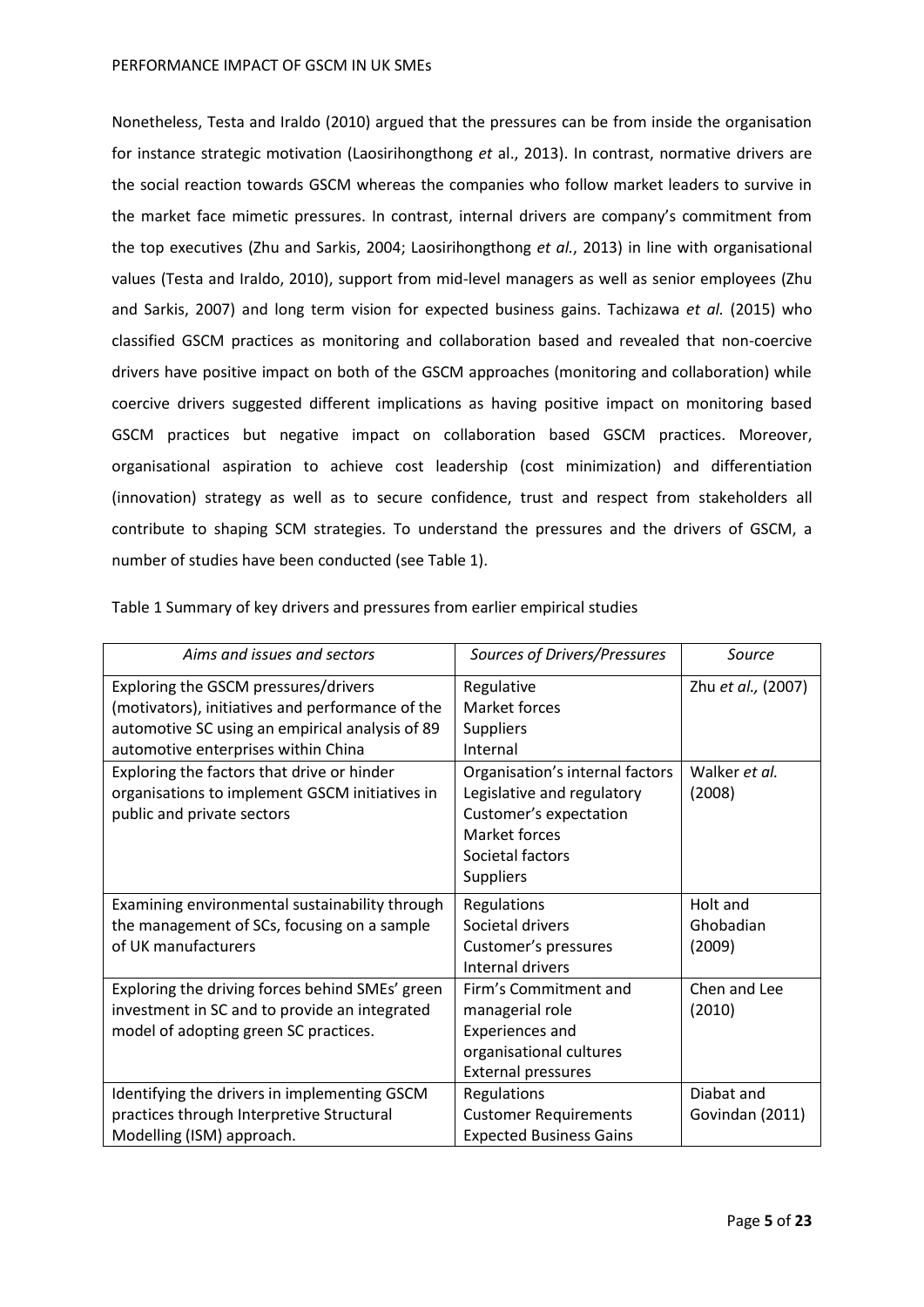| Exploring GSCM practices and relationship with     | <b>Regulations</b>            | Lee et al. (2012)  |
|----------------------------------------------------|-------------------------------|--------------------|
| organizational performance of SMEs that serve      | Corporate goal and product    |                    |
| as suppliers to large customer firms in the        | positioning                   |                    |
| electronics industry in Korea.                     | Company image                 |                    |
| Impact of GSCM practices and its performances      | Customer's requirements       | Green Jr et al.    |
|                                                    | Regulations                   | (2012)             |
|                                                    | <b>Internal Practices</b>     |                    |
| Identifying the pressures that effect GSCM         | <b>Internal Drivers</b>       | Lee et al. (2013)  |
| performance in South Korean Manufacturing          | <b>External Pressures</b>     |                    |
| firms                                              |                               |                    |
| Examining the deployment of pro-active and re-     | Pro-active practice - green   | Laosirihongthong   |
| active practices in the implementation of GSCM     | purchasing practices, eco-    | et al. (2013)      |
| and analyse the impact on environmental,           | design practices, reverse     |                    |
| economic, and intangible performance by            | logistics practices;          |                    |
| considering business strategy as organizational    | Re-active practice -          |                    |
| focus                                              | legislation and regulation    |                    |
| Analysing interrelationships among                 | Coercive                      | Tachizawa et al.   |
| environmental drivers, GSCM practices and          | Non-Coercive                  | (2015)             |
| performance                                        |                               |                    |
|                                                    |                               |                    |
| Identifying the critical factors that influence in | Technological                 | Kuei et al. (2015) |
| GSCM adoption and the associated                   | Internal Organisational       |                    |
| performances.                                      | <b>External Environmental</b> |                    |

As Table 1 indicates, the drives and pressures come from various Sources. However, scholars such as Laosirihongthong *et* al. (2013;) and Testa and Iraldo, (2010) suggested that practicing GSCM should make sense from business point of view as businesses need to consider other performance objectives in the operations such as cost, quality, flexibility and reliability. Nonetheless, Carter and Rogers (2008) highlighted that to be sustainable a firm has to have core beliefs, cultures and a sense of purpose beyond the economic benefits. So it is evident that GSCM is not only an operational response for external stimuli but also an internal strategic vision aiming to achieve better environmental, operational and economic results.

# **2.3. GSCM practices in SMEs**

Although large multinational enterprises (MNEs) are quickly moving towards greening the SCs and some have started to have positive social, environmental and economic impacts, SMEs, due to limited resources, lack of interest, or understanding of long term rewards, are lagging behind significantly. Consequently, SMEs are losing competitive advantage for not practicing GSCM (Seuring and Müller, 2008). , In order to achieve competitive advantage, GSCM practices are becoming unavoidable reality for SMEs (Huang *et al.*, 2012). However, it is argued that SMEs are having difficulties in practicing GSCM as SMEs are in short of knowledge, technologies, expertise, financial and human resources (Huang *et al.*, 2012; Lee *et al.*, 2012). It is also an argumentative topic in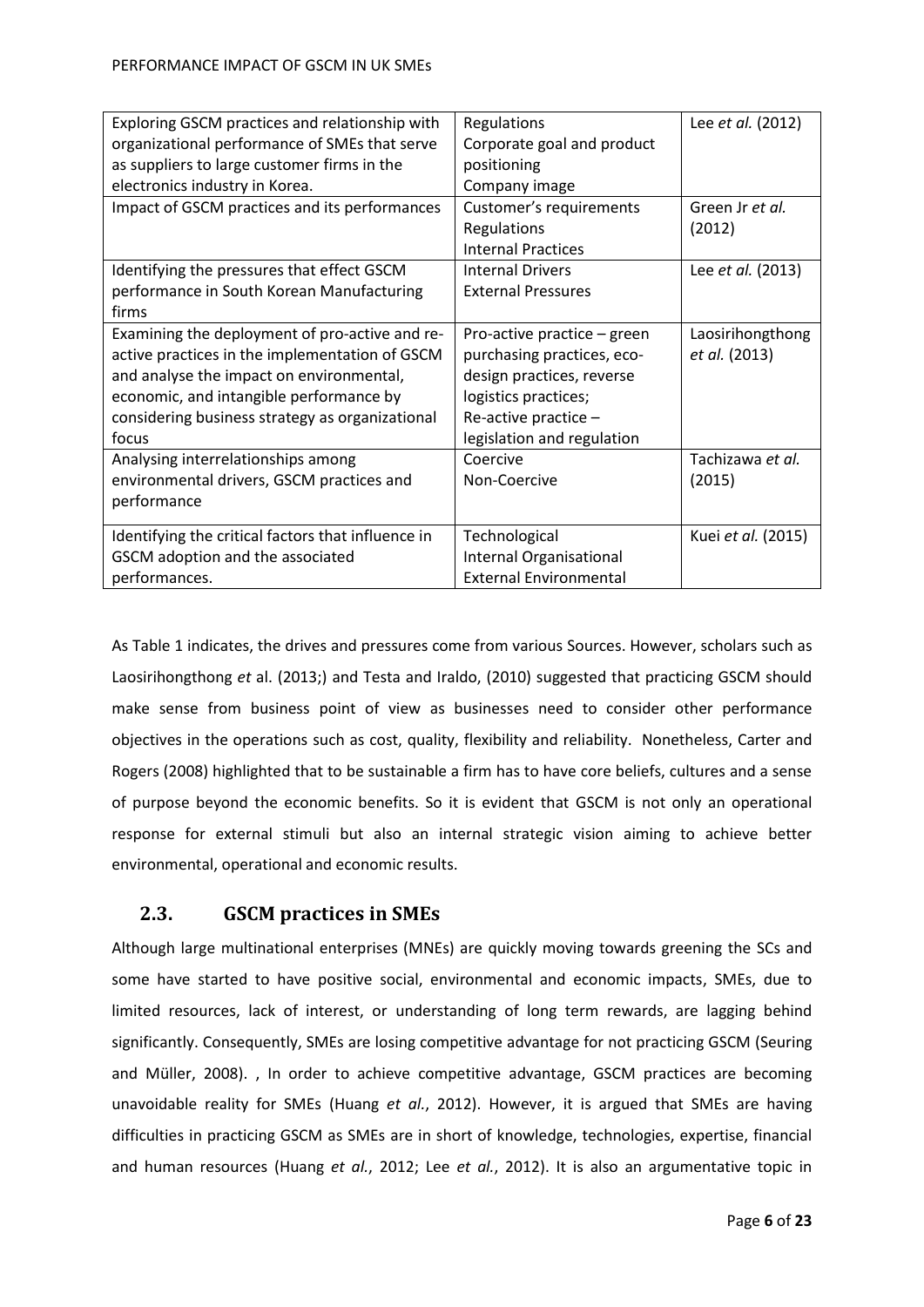literature as to whether GSCM fits with SMEs. Vaaland and Heide (2007) stated that in spite of having substantial benefits of SCM, SMEs are not fully capable of harnessing the advantage of SCM and face difficulties when implementing SCM initiatives especially those for GSCM.SMEs in the UK are diverse and heterogeneous in nature (Hillary, 2004) which may be the hindrance to practice GSCMGSCM in a structured way. However, in order to achieve competitive edge, gain consumer attention, and keep sustainable growth, SMEs need to be brought on-board and seek new opportunities and innovation in GSCM. GSCM practices can provide good innovative opportunities for SMEs to enhance production, reduce costs and minimise environmental damage (Zhu *et al.,* 2007).

Some SMEs that follow ISO 14001 have started to develop initiatives such as green design, green production, green distribution, and reverse logistics as the GSCM practices (Chen and Lee, 2010), and there are a few studies on SMEs' GSCM practices. Laosirihongthong et al. (2013) proposed proactive and reactive environmental practices but implied that SMEs do not have adequate proactive environmental strategies, green awareness and environmental controlling systems. Zhu *et al.,* (2007) proposed a set of practices in the study on GSCM, including internal environmental management, green purchasing, investment recovery, cooperation with customers and eco-design. Aspects of the GSCM practices considered in this study are explained below:

**Internal Environmental Management (IEM):** IEM is the practice of developing GSCM as a strategic imperative through commitment and support of senior mid-level managers (Zhu *et al.,* 2007). Many researchers (i.e., Bowen *et al.* (2001); Lee *et al.* (2012); Tseng *et al.* (2014))support this view, saying that it is essential to have support from top management in order to make commitment and encouragement to achieve corporate environmental objectives. In SMEs, generally the owner or the manager is directly involved in the operations. So, the commitment and support are important.

**Green Purchasing (GP):** GP has drawn significant attention among enterprises. It is important to procure products from the firms that are also implementing GSCM practices. Moreover, supplier selection is crucial and a key strategic route for firms to reduce environmental impact on operations (Tseng and Chiu, 2013). Tseng et al. (2014) highlighted that green activities for a firm need to include strategic green purchasing. A recent study by Banaeian *et al.* (2015) formulated an integrated framework which has green supplier selection criteria for food SCs. These criteria can guide decision makers in the selection of suppliers. For example, firms with an ISO14001 certification can be more possibly selected as suppliers for larger food retailers such as TESCO, Sainsbury's or Morrison.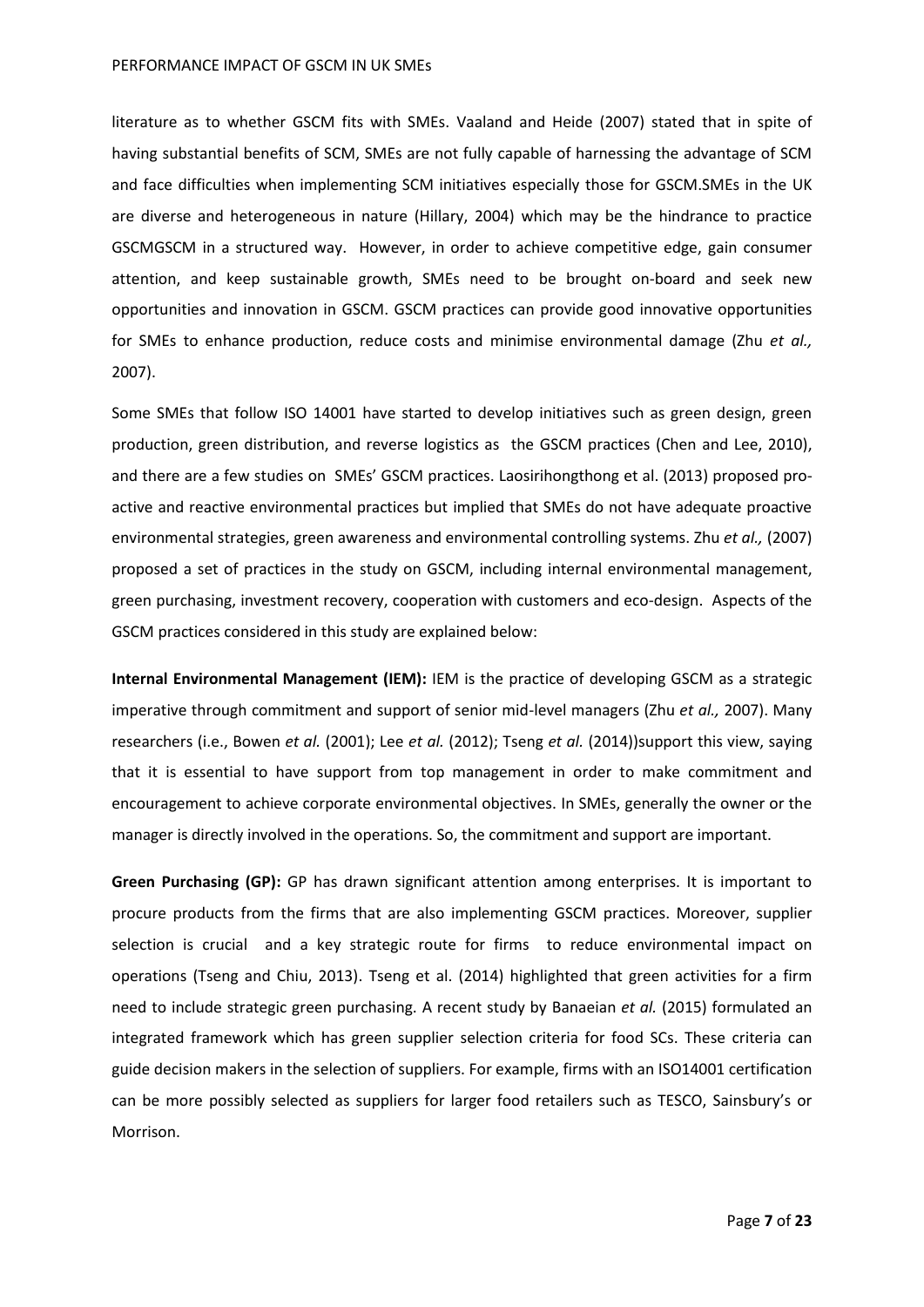**Investment Recovery (IR):** Zhu *et al.,* (2007) described investment recovery as the sale of excess inventories, scrap and used materials, and excess capital equipment. Investment recovery can be seen as the utilisation of idle resources for better purposes (Jabbour *et al.*, 2015), closed loop of reuse and recycle of by-products. In this way an organisation can reuse or remanufacture products economically while reducing its negative impact on environment.

**Cooperation with Customers (CC):** Tseng et al. (2015) argued that firms are unlikely to perform well if GSCM is practiced in isolation. To mitigate ever increasing environmental concerns of various stakeholders, a firm should pay attention to external partners of the SC along with internal business operations (Laari *et al.*, 2016). Downstream buyers or customers are essential to help reduce environmental impact of the organisation and cooperation with customers significantly determines SMEs profit. Because food retail SMEs are directly engaged with customers, SMEs can encourage customers to reuse, and recycle to reduce waste. Cooperating with customers helps customers understand a company's intention of GSCM practices and the company can also better understand customer expectation and requirements. In addition, this can help improve customer satisfaction, because of having close contact with customers and local organisations, SMEs have greater opportunities in understanding, encouraging and collaborating with customers for environmental practices. The GSCM practices proposed by Zhu *et al.* (2007) were implemented in Chinese SMEs by (Huang *et al.*, 2012; Huang *et al.*, 2015). These practices have won some recognition and were adopted by some later studies including Lee et al.(2012), and Laosirihongthong *et al. (*2013). This study investigated the drivers and pressures of GSCM practices on UK food retail SMEs and the impact of GSCM practices on their performance.

## **2.4. GSCM and Performance**

The relationship between practicing GSCM and organisational performance is a controversial topic. Some scholars (Bowen *et al.*, 2001; Zhu *et al.*, 2005; Eltayeb *et al.*, 2011; Green Jr *et al.*, 2012; Zailani *et al.*, 2012) found that GSCM practices improve environmental, operational, economic and overall organisational performance, but Lee *et al.* (2013) claimed that there is an indirect relationship. Rao and Holt (2005) stated that GSCM practices enhance efficiency and bring synergy among strategic business units which minimize waste, save costs and improves environmental efficiency. In the view of Tseng *et al.* (2015), the association between GSCM practices and business performance has been comprehensively researched and it is argued that firms will not perform well if the capabilities are applied in isolation. In order to balance triple bottom line performance, organisations are aggressively integrating green practices within the business operations (Wu *et al.*, 2015).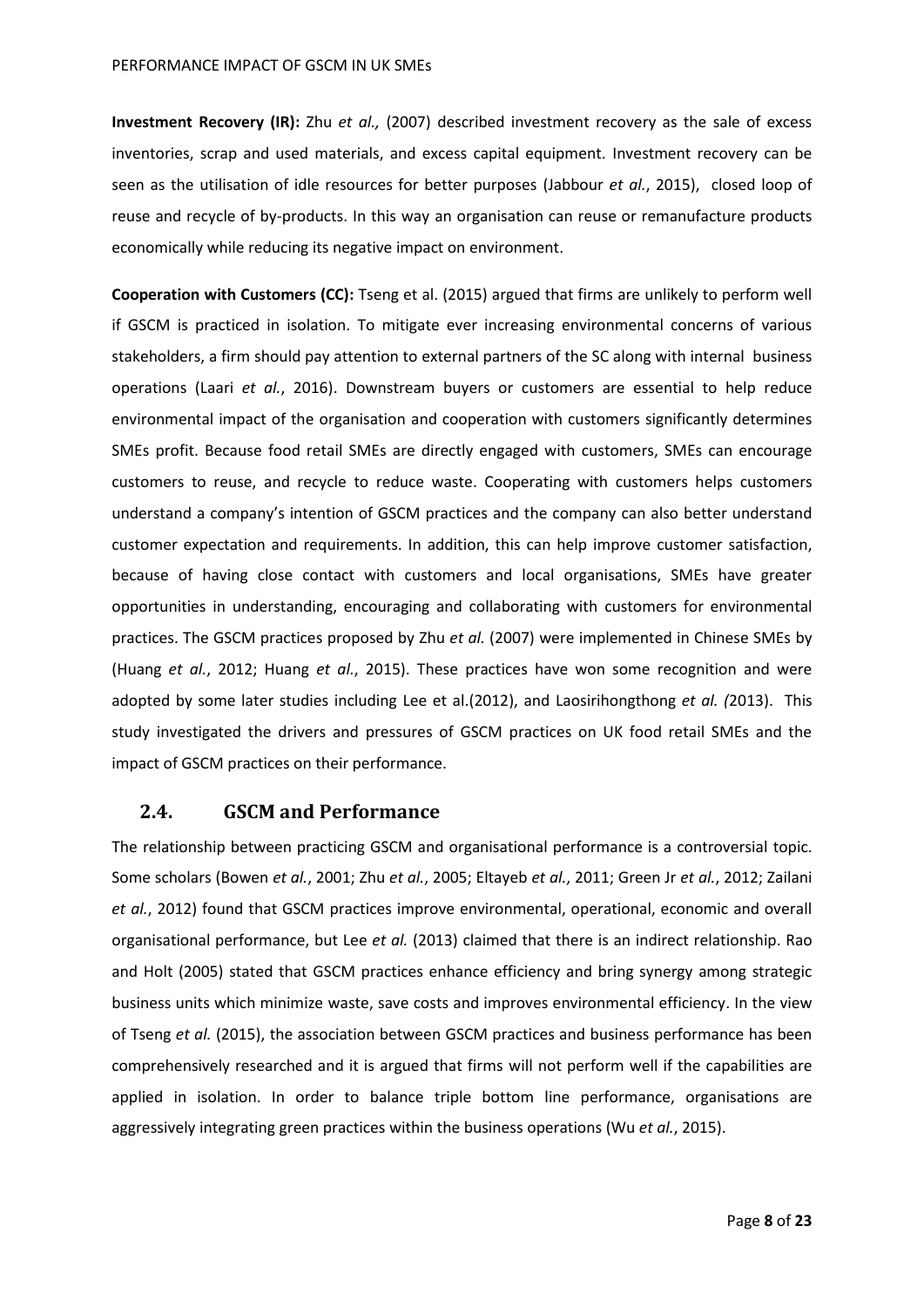Organisational performance has been measured by different academics using dissimilar components. For instance Zhu *et al.* (2005) investigated GSCM pressures, practices and performance in Chinese firms; De Giovanni and Esposito Vinzi (2012) examined environmental management and performance; Green Jr *et al.* (2012) explored GSCM practices and firm performance proving positive association using components as environmental, operational and economic performance; Wittstruck and Teuteberg (2012) measured three dimensions of performance - environmental, economic and social; Testa and Iraldo (2010) had an additional dimension on performance - brand image which was also used by Eltayeb *et al.* (2011) as intangible outcomes; Zailani *et al.* (2012) measured social performance of an organisation by means of product image, company image and stakeholders perceptions. Practicing environmentally friendly procedures help improve brand image (Zhu and Sarkis, 2004; Slack *et al.*, 2009) but Zailani *et al.* (2012) mentioned that for SMEs brand image is not that significant.

Large businesses often find GSCM profitable because reducing waste including reduction of increasing buffer stocks; illuminating obsolescence cost, warehousing costs, energy reduction and minimizing defects directly impact on profitability. Simultaneously, following the 5 R's (recycling, reusing, redesigning, refurbishing and reverse logistics) indirectly influences profitability by reducing production costs. Besides, practicing GSCM improves corporate image which brings positive consumer behaviour about the corporations resulting added turnover and profitability (Zhu *et al.,* 2007;Lee *et al.* (2012). Practicing GSCM can positively influence efficiency in working process, lead time and service quality of the organisation. GSCM practices send positive messages to the stakeholders about the company and its activities. This helps the firm in attracting consumers and media's attention which in turn change consumer perception and buying behaviour.

However, as a firm's supply chain becomes global, its challenge increases for the firm to maintain manufacturing and distributing units, distance and cultural diversity which increase risk such as inventory control, product quality, lead time and mutual trust. For this reasons, many organisations have tried to solve this type of SCM related strategic problems through inter-firm's dependence. That is why Resource Dependence Theory (RDT) is a related theory to underpin the research on its relationship between GSCM practices and performances. RDT can describe the surroundings of an organisation and its domain implying that individual firms can barely achieve sustainable growth. Therefore, organisations rely on a mutual relationship among the partners through SC collaboration. Sarkis *et al.* (2011) also highlighted that the success of implementing GSCM rely on the interdependency of partners in the SC as well as the collaborative approach and nature of their relationship. Based on RDT, firms that do not have necessary resources can build up relationship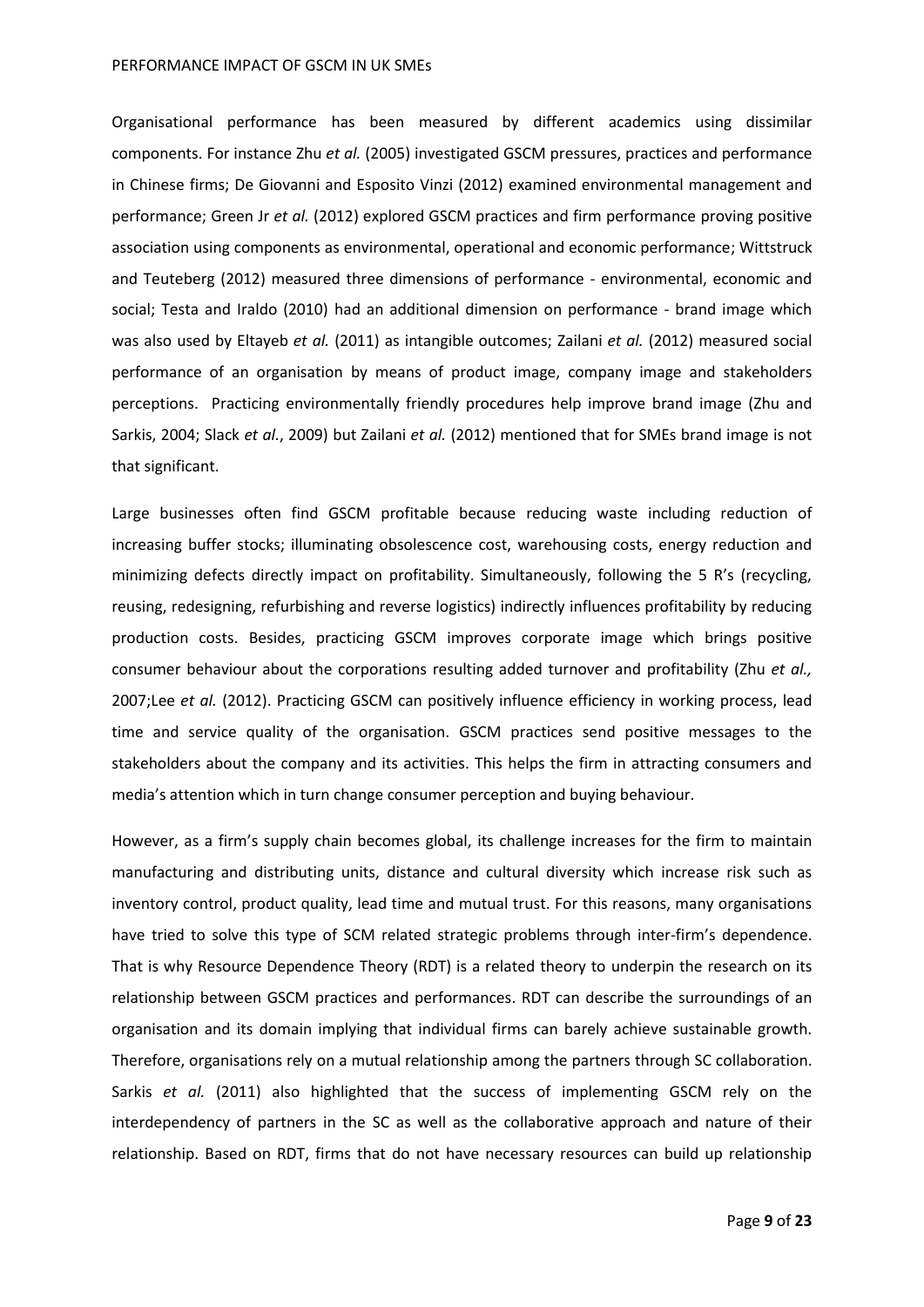with other partners in the SC and obtain resources though SC collaboration. Tseng *et al.* (2009) supported this by saying that firms that are able to select from a wide variety of suppliers and leverage resources throughout the firm can eliminate the environmental impacts using the GSCM practices(Tseng *et al.*, 2014). By doing so, all partners involved can not only reduce the negative impact on environment, but also enhance the business performance and build a stronger customersupplier relationship (Carter and Rogers, 2008; Cao and Zhang, 2010).

## **2.5. Summary of the literature**

From the literature it is evident that integrating environmental practice in organisational activities has become an irreversible reality in order to sustainably survive and satisfy wider stakeholders. Greening the SCs is the innovation to achieve competitive advantage. GSCM practices requires time, capability, commitment and investment. However, firms usually initiate certain practices as long as business gains are involved. There are certain drivers and pressures in the literature broadly categorised as pro-active and reactive drivers by Laosirihongthong *et al.* (2013); coercive and noncoercive drivers by Tachizawa *et al.* (2015); internal and external drivers by Lee (2008); Testa and Iraldo (2010); Lee *et al.* (2012); Zailani *et al.* (2012) and so on. Firms get stimulations from the various sources of drivers and pressures to practice GSCM in their operations. Due to external pressures (regulations, competition and customer's expectation) and internal driving forces such as commitments from top management based on organisational values, support from mid-level managers and senior employees and expected business gains, companies are institutionalising the environmental practices in business operations. Hence, institutional theory was used. Many organisations are practicing GSCM as internal environmental management, green purchasing, ecodesigning, investment recovery and cooperation with customers (Zhu and Sarkis, 2007). There are inconclusive arguments in the literature about whether GSCM practices improve performances or not (Zhu and Sarkis, 2004; Rao and Holt, 2005; Green Jr *et al.*, 2012; Laari *et al.*, 2016) which have evidence from both positive and negative performance outcomes. There were dissimilar components in measuring firm performance in the previous studies. Tseng *et al.* (2015) claimed that GSCM practices and firm performance have been comprehensibly studied but firms are unlikely to perform well without depending on the resources of partners in their supply chains. For SMEs due to the scarcity of resources including technological know-hows, knowledge and expertise, human and financial resources (Lee *et al.*, 2012; Huang *et al.*, 2015), dependence on the partners in their supply chains become critical. In order to minimise risks and complexities in their supply chains, inter-firm dependence to improve firm performance become inevitable. That's why resource dependence theory was used in this study to understand performance implications. In this study, performance was measured considering operational efficiency, brand image and profitability.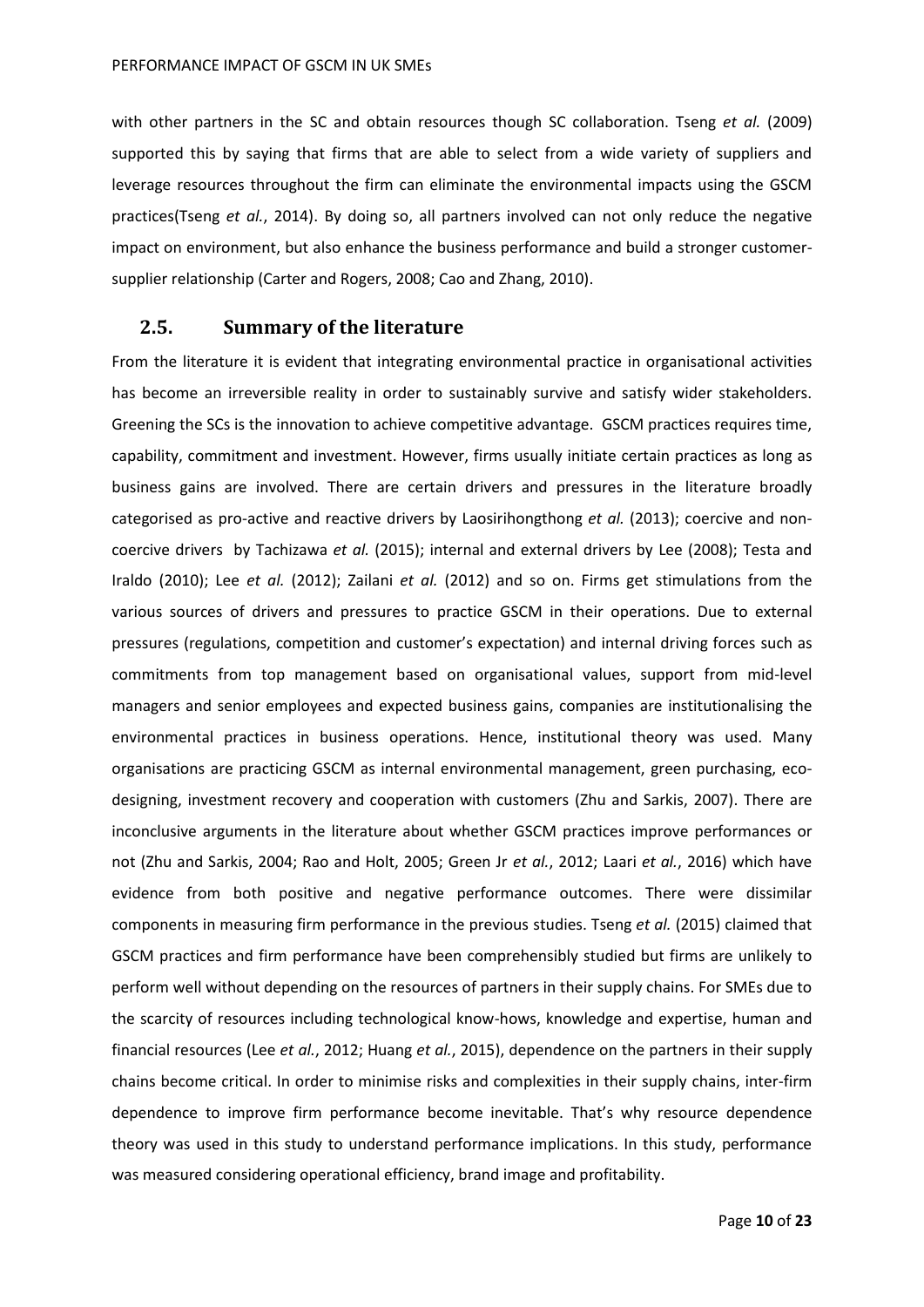# **3. Development of Hypotheses and the Conceptual Framework**

Based on the literature it is evident that organisations are often driven by stimuli which encourage or force firms to implement GSCM initiatives. Internal drivers are proactive and come from within the organisation and external pressures are reactive which arise from external stakeholders as highlighted in the Institutional Theory. The stimulus may come from inside the organisation or from external environment. So, two hypotheses are posited:

 *H1: Internal drivers have positive impact on practicing GSCM* 

#### *H2: External pressures have positive impact on practicing GSCM*

The reviewed literature also demonstrates that there is a relationship between GSCM practices and organisational performance. In this analysis, overall organisational performance will be measured using operational efficiency, brand Image and profitability. Organisations are dependent on specific resource to each other in SC related activities between departments or between firms for improved performance. Literature shows that many organisations are solving SCM related strategic problems through inter-firm dependencies. GSCM practices enhance operational efficiency which can be indicated by working ability, lead time and service quality. Zhu and Sarkis (2004) mentioned Just in Time and Quality Management which latter extended to Total Quality Management and Total Quality Environmental Management practices as the indicators for operational efficiency. GSCM practices help firms utilise resources efficiently (Azevedo *et al.*, 2011) reduce lead time and cost, enhance product quality and create better customer value (Green Jr *et al.*, 2012; Lee *et al.*, 2012). As GSCM practices help facilitate reduced lead time and improve quality reducing defects so the following hypothesis is proposed:

#### *H3: GSCM practices have a positive impact on operational efficiency*

GSCM advocates for environment friendly, socially responsible, ethically bound and fair policy practiced organisation. These practices send messages to the stakeholders about its activities and the organisation, and show that firms are doing well by doing good. Though Testa and Iraldo (2010) suggested that GSCM practices enhance brand image but Eltayeb *et al.* (2011) argued that intangible outcomes for instance company image has not been given proper attention as the outcome of GSCM practices. Later, Azevedo *et al.* (2011) appealed that nurturing environmental practices in firm's activities helps establish green image which will appeal environmentally aware stakeholders (i.e. customers, suppliers, employees and so on). So the following hypothesis is proposed:

## *H4: Perceived GSCM practices have a positive impact on brand image*

Through green practices in the operations, a firm can reduce waste by eliminating obsolescence cost, plummeting buffer stocks and reducing cost through practicing reverse logistics. In this way, a firm can reduce cost and enhance profitability. Practicing GSCM an organisation can create positive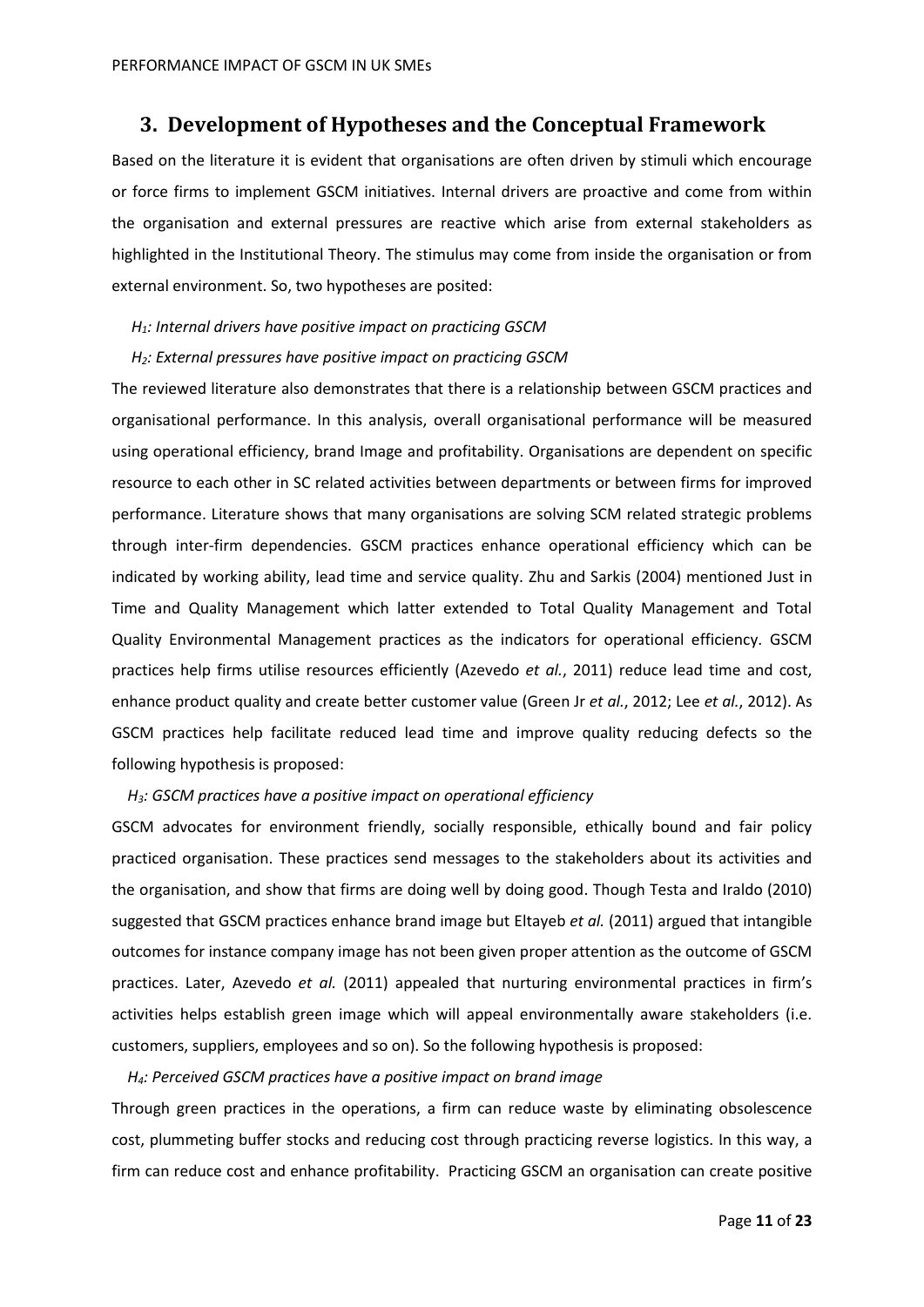image in the society (Testa and Iraldo, 2010; Azevedo *et al.*, 2011), customers are more satisfied and loyal through engaging various activities the organisation. So, GSCM practices help reduce cost and enhance profitability through increased sales and enhanced market share (Rao and Holt, 2005; Cao and Zhang, 2011). All this contributes to the financial gains of the firm. So, the following hypothesis is proposed:

*H5: GSCM practices have a positive impact on profitability*  With the above hypotheses, the following framework can be posited:



Figure 1: A framework of GSCM and the impact on the performance of UK food retail SMEs

# **4. Research Methodology**

# **4.1. Operationalization of variables**

To operationalize the variables that will be used to test above hypotheses, a survey questionnaire based on the literature review for this study was developed. The Questionnaire includes 22 items in total - 3 items each on internal drivers and external pressures, 4 on GSCM, and 2 each on efficiency, brand image and profitability, and 6 on demography. Data were collected by visiting the food retail SME premises selected for this study. The respondents of this study were owners, managers or experienced employees responsible for supply chain related activities of the SMEs. In order to improve the validity of the research, as discussed in the sections above, a comprehensive review of previous literature on the topic of GSCM was conducted. Four senior researchers in the domain were consulted in person. The survey used Likert's 5-point scale to indicate the extent to which participants agree or disagree to a statement ranging from 1-5 (1= Strongly Disagree and 5= Strongly Agree). Measurement items for this study were developed and modified based on previous studies are shown below in the Table 2.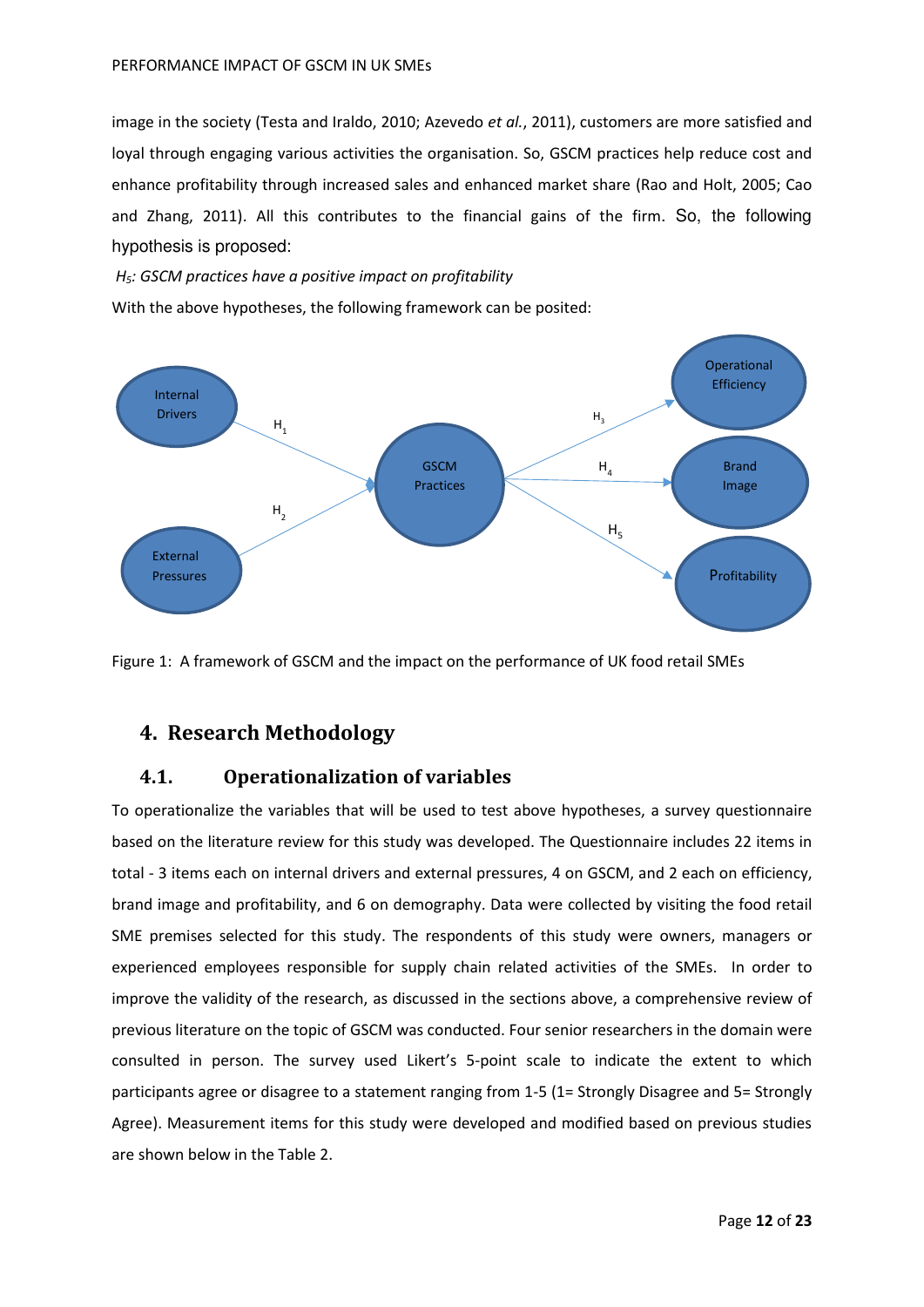## Table 2 Measurement items

| Variables                | Item $ID^*$       | Item content                                                                                                                          |  |  |  |
|--------------------------|-------------------|---------------------------------------------------------------------------------------------------------------------------------------|--|--|--|
| Internal<br>ID1          |                   | Commitment from top/senior management (Zhu and Sarkis, 2004)                                                                          |  |  |  |
| <b>Drivers</b>           | ID <sub>2</sub>   | Support from managers and senior employees (Zhu and Sarkis, 2007)                                                                     |  |  |  |
|                          | ID <sub>3</sub>   | Expected Business Gains (Diabat and Govindan, 2011)                                                                                   |  |  |  |
| External<br>Pressures    | EP1               | Rules and Regulations (Zhu et al., 2007; Lee, 2008; Walker and Preuss,<br>2008; Green Jr et al., 2012; Laosirihongthong et al., 2013) |  |  |  |
|                          | EP <sub>2</sub>   | Customer's Expectation (Walker and Preuss, 2008; Green Jr et al.,<br>2012)                                                            |  |  |  |
|                          | EP <sub>3</sub>   | Market forces (Zhu et al., 2007; Walker and Preuss, 2008)                                                                             |  |  |  |
| <b>GSCM</b><br>Practices | GSCM1             | Internal environmental management (Zhu and Sarkis, 2007)                                                                              |  |  |  |
|                          | GSCM <sub>2</sub> | Green Purchasing (Zhu and Sarkis, 2007)                                                                                               |  |  |  |
|                          | GSCM3             | Eco-Design(Zhu and Sarkis, 2007)                                                                                                      |  |  |  |
|                          | GSCM4             | Cooperation with customers(Zhu and Sarkis, 2007)                                                                                      |  |  |  |
| Operational<br>OE1       |                   | Reduced lead time (Lee et al., 2012)                                                                                                  |  |  |  |
| Efficiency               | OE <sub>2</sub>   | Improved quality (Lee et al., 2012; Jabbour et al., 2015)                                                                             |  |  |  |
| <b>Brand Image</b>       | <b>BI1</b>        | Customer's perceptions                                                                                                                |  |  |  |
|                          | B <sub>12</sub>   | Customer's loyalty and trust                                                                                                          |  |  |  |
| Profitability            | P1                | Reduction of Costs (Lee et al., 2012; Laosirihongthong et al., 2013)                                                                  |  |  |  |
|                          | P <sub>2</sub>    | Financial gains through increased sales (Rao and Holt, 2005; Cao and<br>Zhang, 2011)                                                  |  |  |  |

Keys: ID - Internal Drivers; EP - External Pressures; GSCM - Green Supply Chain Management; OE - Operational Efficiency; BI - Brand Image; P - Profit

# **4.2. Population and Sample Size**

For this study, an initial plan was to collect data from SMEs that had been issued with ISO14001 certification. However, when the researcher visited some SME premises and spoken to the duty managers, it was found that not many SMEs had the ISO14001 certification. Thus, the samples for this study are the SMEs that practice some kind of green initiatives in terms of sourcing, producing and selling within London. One of the key criteria for selecting SMEs for this research was having commitments from the top managers who take environmental issues into consideration when sourcing products, recycling and reusing the products, and engaging customers in green practices. Another criterion was the size of the SMEs, i.e. with an employment between 10 and 250 people. To accomplish the objective of this study, a researcher administered questionnaire was devised and data were collected through visiting business premises with permission from the owners and senior managers responsible for sourcing and supply chain related decisions. A convenience sampling technique was employed to avoid difficulties in acquiring valid data. Questionnaires were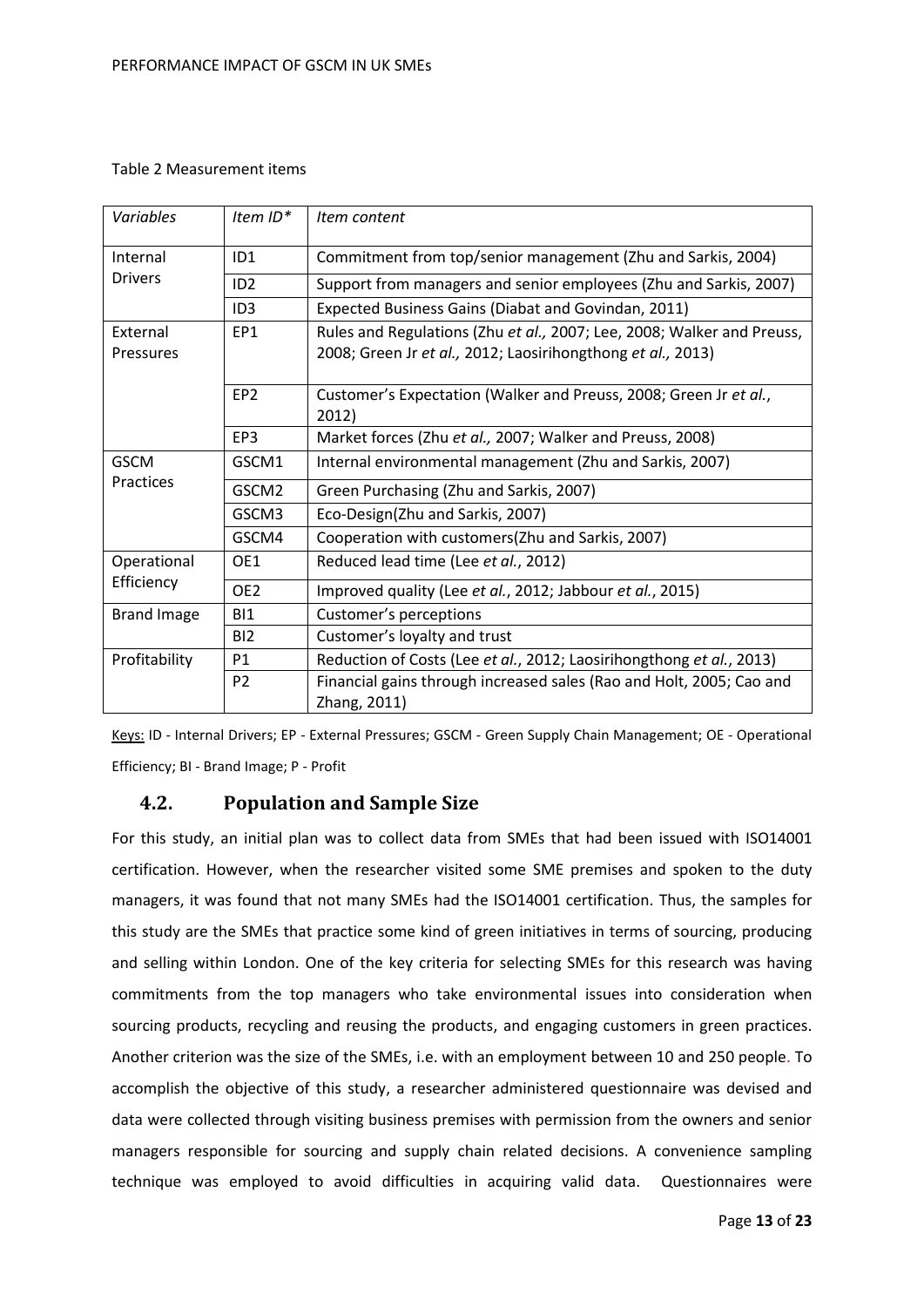administered in person in order to be able to answer possible questions about the questionnaire from the participants. In total 84 valid responses were collected from 115 SMEs approached, which represent a response rate of 73 percent. In order to detect a minimum  $R^2$  value of 0.25 in any of the constructs for significant level of 1%, the minimum sample size required is 84 (Hair *et al.*, 2014). This requirement is met since 84 valid responses were collected.

# **5. Data Analysis and Discussion of Findings**

Based on the empirical data, the hypotheses of the proposed conceptual model were tested in Structural Equation Modelling (SEM) deploying Partial Least Squares (PLS) with the help of Smart PLS 2.03 software (Ringle *et al.*, 2005). SEM is a second generation multivariate statistical analysis that has drawn attention for testing hypotheses in the area of operations management (Peng and Lai, 2012). Smart PLS is recommended for smaller sample size (Chin, 1998) because the estimates of the individual path coefficients are more conservative than in covariance-based techniques (Hulland, 1999). In addition, the PLS is component based technique which is not restricted to multivariate normal data (Chin, 1998).

To ensure that the model was measured adequately, it was evaluated by considering the internal consistency (composite reliability), indictor reliability, and convergent validity (Hair *et al.*, 2014). The composite reliability scores summarised in Table 3 indicated that these constructs should be consistent, since all constructs met the recommended threshold value for acceptable reliability, that is, composite reliability should be greater than 0.70. With respect to Cronbach's α, while some of the values were below the generally agreed 0.70 threshold, which is less than satisfactory and could be attributable to smaller sample size (Pallant, 2010); all values are above or close to 0.60 that is acceptable in exploratory research (Hair *et al.*, 2010). Taken together, the model's internal consistency reliability was satisfactory. The indicator reliability (see Table 3) was first assessed by observing the factor loadings and each indicator's variance, the former should be large than 0.70 and the latter should be no less than 0.50. All but one factor loadings were either above or close to 0.70; however, GSCM3's loading was 0.163 that was not satisfactory and thus was deleted. All variances were above 0.5 except that the variances of ED2 and ID1 were below 0.5. Therefore, indicator reliability is not entirely satisfactory but acceptable. Convergent validity was also satisfactory since the average variance extracted (AVE) value for each construct in Table 3 was no less than the recommended threshold value of 0.50.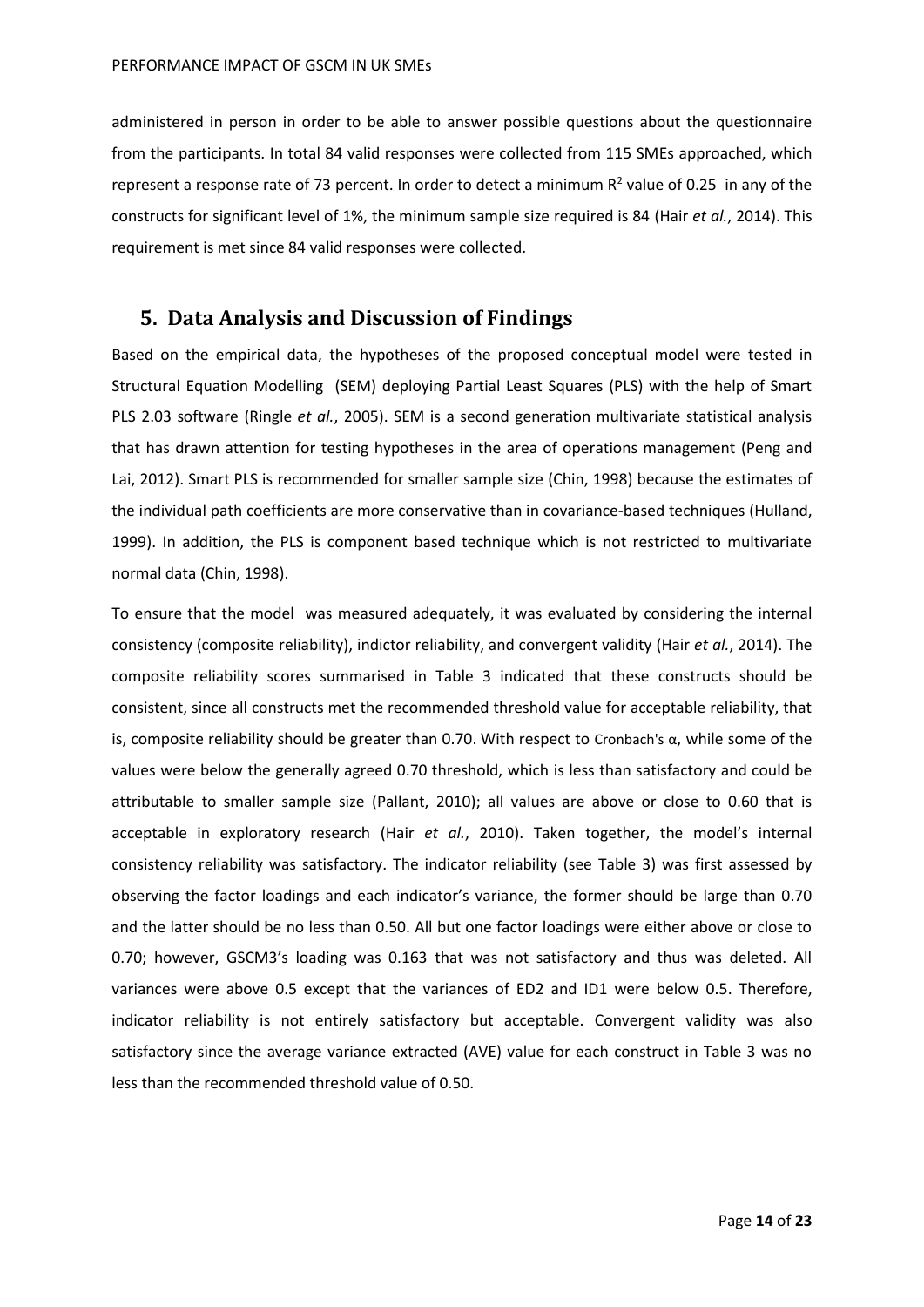| Table 3. Convergent validity, indictor reliability, and internal consistency reliability |                                 |         |                          |                          |                     |            |  |
|------------------------------------------------------------------------------------------|---------------------------------|---------|--------------------------|--------------------------|---------------------|------------|--|
| Construct                                                                                | <i><u><b>Indicators</b></u></i> | Loading | Indicator<br>Reliability | Composite<br>reliability | Cronbach's $\alpha$ | <b>AVE</b> |  |
| Internal<br><b>Drivers</b>                                                               | ID <sub>1</sub>                 | 0.62    | 0.38                     | 0.78                     | 0.61                | 0.55       |  |
|                                                                                          | ID <sub>2</sub>                 | 0.84    | 0.71                     |                          |                     |            |  |
|                                                                                          | ID <sub>3</sub>                 | 0.75    | 0.57                     |                          |                     |            |  |
| External                                                                                 | EP1                             | 0.85    | 0.72                     | 0.80                     | 0.65                | 0.57       |  |
| Pressures                                                                                |                                 |         |                          |                          |                     |            |  |
|                                                                                          | EP <sub>2</sub>                 | 0.65    | 0.43                     |                          |                     |            |  |
|                                                                                          | EP3                             | 0.76    | 0.58                     |                          |                     |            |  |
| <b>GSCM</b><br>Practices                                                                 | GSCM1                           | 0.92    | 0.85                     | 0.89                     | 0.82                | 0.74       |  |
|                                                                                          | GSCM <sub>2</sub>               | 0.71    | 0.51                     |                          |                     |            |  |
|                                                                                          | GSCM4                           | 0.93    | 0.87                     |                          |                     |            |  |
| Operational                                                                              | OE1                             | 0.92    | 0.85                     | 0.88                     | 0.79                | 0.78       |  |
| Efficiency                                                                               | OE <sub>2</sub>                 | 0.84    | 0.72                     |                          |                     |            |  |
| <b>Brand</b><br>Image                                                                    | <b>BI1</b>                      | 0.88    | 0.77                     | 0.81                     | 0.54                | 0.68       |  |
|                                                                                          | B <sub>12</sub>                 | 0.77    | 0.59                     |                          |                     |            |  |
| Profitability                                                                            | P1                              | 0.73    | 0.54                     | 0.81                     | 0.68                | 0.68       |  |
|                                                                                          | P <sub>2</sub>                  | 0.90    | 0.82                     |                          |                     |            |  |

The SEM results demonstrate that the proposed hypothesises were positively correlated and all but one was significant. A summary of the empirical results is shown in Figure 2.



Figure 2. Summary of the empirical results

Figure 2 demonstrate the empirical results where the predictive power of the model was assessed by the amount of variance attributed to the latent variables (i.e.,  $R^2$ ). The  $R^2$  values indicate that the full model explains 87.9% of the variance in GSCM, 40.4% in operational efficiency (OE), 90.4% in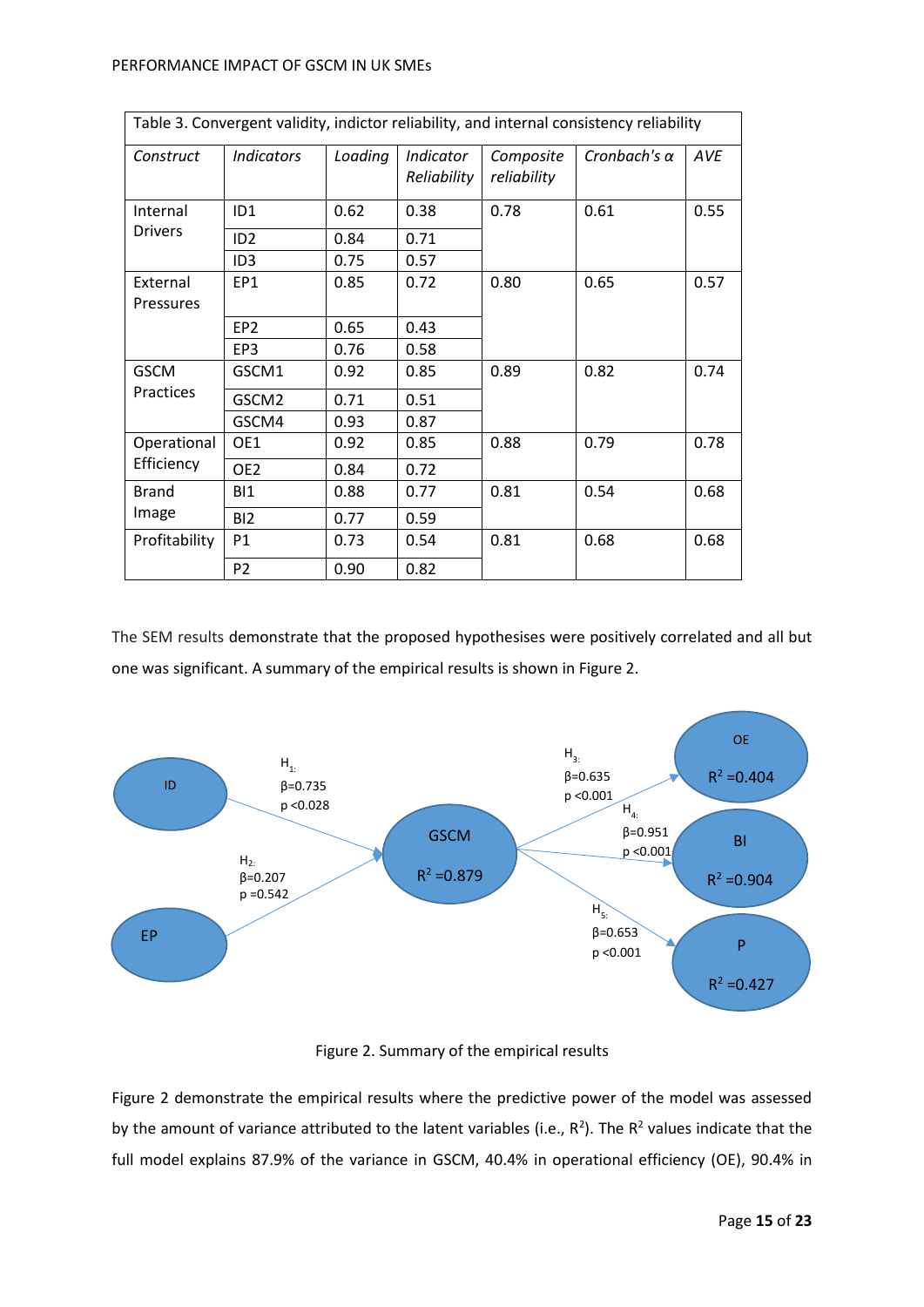brand image (BI), 42.7% in profitability (P). According to Hair *et al.* (2011) the effect size suggested for  $R^2$  is weak=0.25, moderate=0.50, and substantial=0.75. In line with this, the effect sizes of GSCM and brand image can be classified as substantial; and the effect sizes of operational efficiency and profitability are between weak and moderate, but closer to moderate. In addition, Figure 2 implies that the Internal Drivers (ID) and External Pressures (EP) predict GSCM practices and simultaneously GSCM predicts Operational Efficiency (OE), Brand Image (BI) and Profitability (P). The empirical findings suggest that hypotheses (H<sub>1</sub>, H<sub>3</sub>, H<sub>4</sub> and H<sub>5</sub>) were proven and accepted. However, External Drivers  $(H_2)$  was positive but did not show significant relationship which was not expected but at the same time, GSCM has a very higher  $R^2$ , suggesting internal Drivers (ID) explains 87.9% of the variances. Moreover, this also supports previous studies by Tachizawa *et al.* (2015) who classified coercive (regulations and environmental standards) and non-coercive (internal, mimetic and normative) drivers for two types of GSCM practices as monitoring based and collaboration based. Though their study revealed that non-coercive drivers has positive impact on both of the GSCM approaches (monitoring and collaboration) while coercive drivers suggested different implications as positive impact on monitoring based GSCM practices but negative impact on collaboration based GSCM practices. Zhu *et al.* (2005) found that for GSCM practices marketing pressure (external pressure) is not that strong. One possible explanation for an insignificant external pressure could be the firm size. As SMEs are small in size and possibly do not receive much regulatory pressures, are not in fierce competition with large competitors in the market, and customer expectation of SMEs for GSCM practices is not probably high. One important aspect to note in the results of this study is that the Internal Drivers (ID) are positive and significant which means that SMEs have internal motivation to conduct GSCM practices. Therefore, the framework developed from this study can be expressed as: the internal drivers can influence organisations' GSCM practices which help improve brand image, and enhance operational efficiency and profitability. All these three dimensions are the indicators of organisational performance.

The results of this study confirm that GSCM practices have a positive impact on the business performance in UK food retail SMEs. While this study focuses on GSCM in UK food retail SMEs, it supports the findings from studies by Lenny Koh *et al.* (2007) who studied SCM practices in Turkey's SMEs; Azevedo *et al.* (2011) who researched on SCM and SC performance in the Portuguese automotive industries and Lee *et al.* (2012) who investigated SCM Practices and impact on performance in the SMEs of electronic Industry in Korea. Simultaneously, the relationship between GSCM practices and brand reputation was also assessed and it was found that there is a significant positive relationship. The association between GSCM practices and profitability was also found significant which supports the findings of Rao and Holt (2005) in South East Asian context; Green et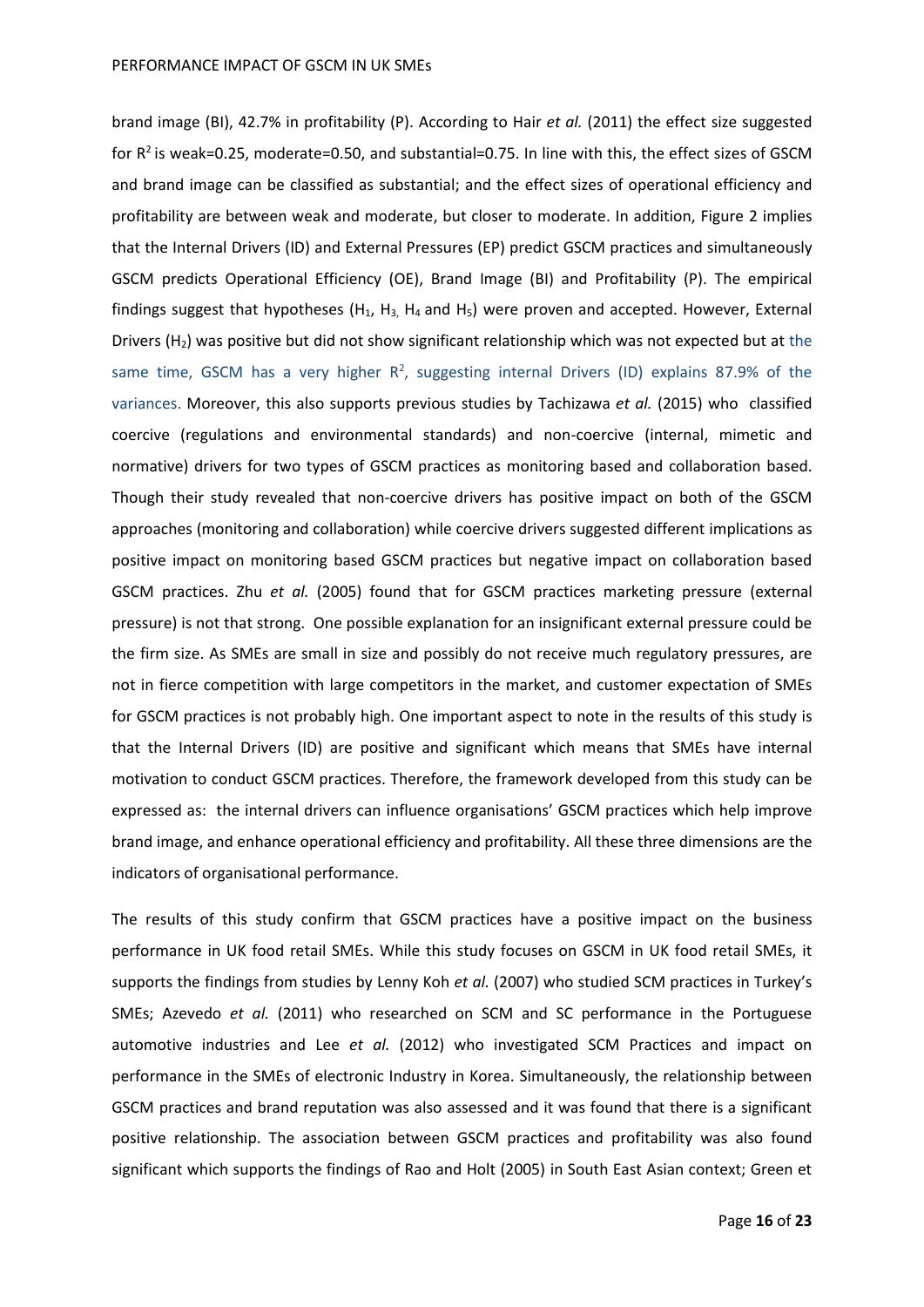al. (2012) in manufacturing firms and Laosirihongthong et al. (2013) in manufacturing firms in Thailand. The findings of this study clearly indicate that internal drivers (firm's commitment from senior management in line with organisational values, support from employees and long term vision for expected business gains) proactively stimulate SMEs in practicing GSCM while external pressures (regulations, customer requirements and market competition) was not significant for this study. Moreover, this study examined the existing GSCM practices in UK food retail SMEs and highlighted the key GSCM practices in these SMEs - internal environmental management, green purchasing or procurement, environmentally friendly design, and cooperating with customers.

## **6. Theoretical and Managerial Implications**

This study enriches the existing theories on SCM, GSCM practices and organisational performance. Moreover, deploying institutional theory to understand the drivers and pressures in practicing GSCM and resource dependence theory to understand performance implications should help enhance the theoretical applications. As to practical impact, this study should also facilitate SMEs in assessing the necessity for the firm to practice GSCM. It is imperative for managers to understand the motivating factors and performance outcome to initiate GSCM practices in firms' operations. If it can be perceived that there are long term gains for GSCM operations, managers are more likely to be more actively involved in such green practices. Moreover, as the UK government is campaigning for greener economy, it is only possible when SMEs, which consists 99% of UK businesses, are greening business operations, and working in collaboration with supply chain partners.

One of the key contributions of this study is the determination of internal drivers as a strong motivator for the GSCM practices in food retail SMEs. The internal drivers consist of the commitments from senior management (Zhu and Sarkis, 2004; Lee *et al.*, 2013) driven by company values (Carter and Rogers, 2008), support from senior employees (Zhu *et al.,*2007) and expected business gains (Diabat and Govindan, 2011). External pressures are regulatory pressures (Azevedo *et al.*, 2011; Laosirihongthong *et al.*, 2013), consumer expectation (Walker and Preuss, 2008; Diabat and Govindan, 2011) and market forces (Walker *et al.*, 2008). Organisations practice GSCM due to internal drivers but when firms are incapable of doing so, then motivation or pressures may come from the external environment (Bowen *et al.* (2001) which, however, did not seem to work for SMEs in this study as the empirical findings in this study could not prove significant relationships between external pressures and GSCM practices. This may be because of the size of SMEs, they are not having enormous pressures from governments, they are not probably in fierce competition with the competitors or the customer's pressures for environmental practices from SMEs is not high as well. This confirms the result from the study by (Huang *et al.*, 2012) who pointed out that drivers and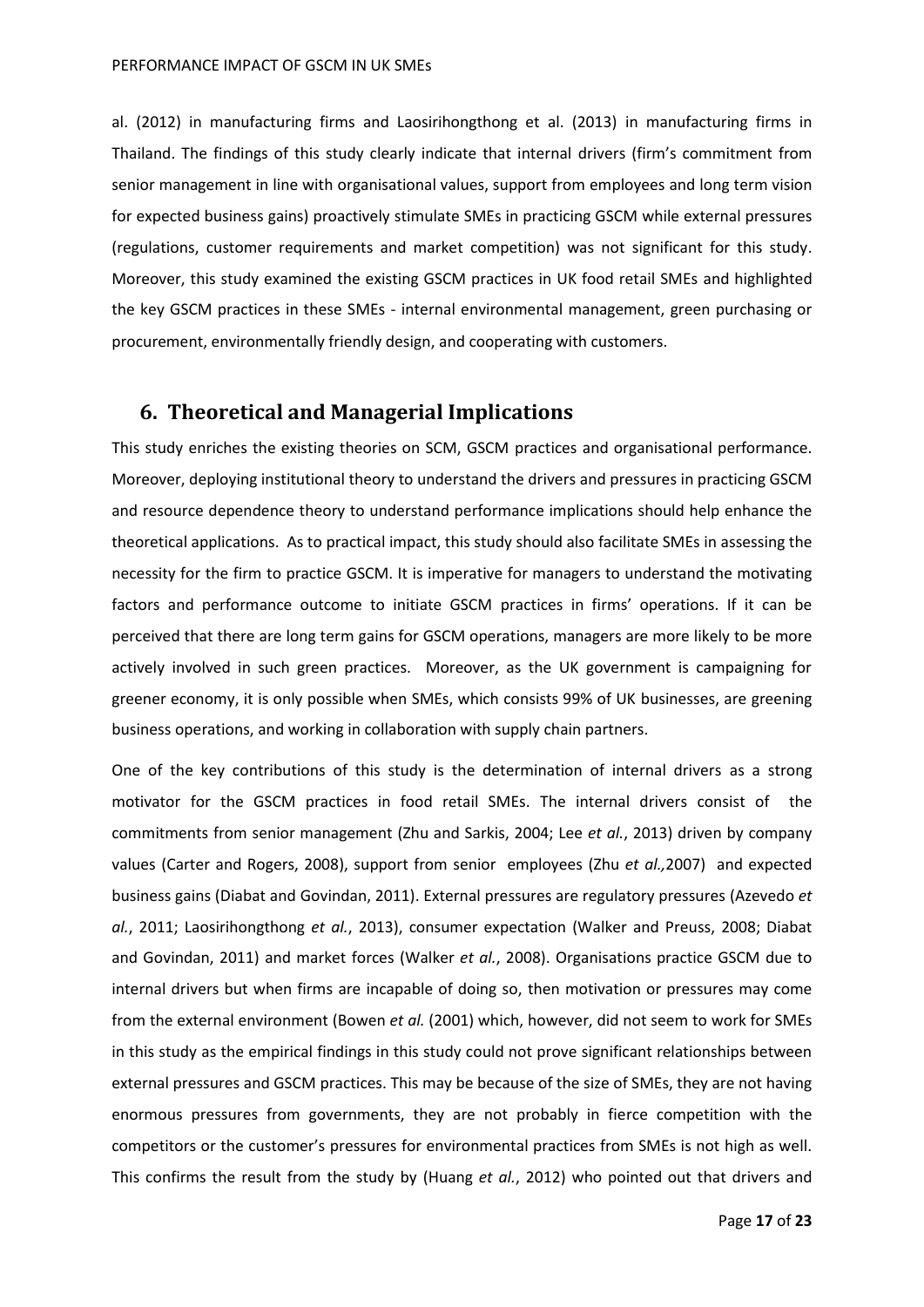GSCM practices in SMEs significantly vary depending on the category and the contexts of the firm. In addition, Tachizawa *et al.* (2015) found different implication for internal and external drivers in environmental practices.

Another contribution, which is related to the second objective of this study, is the identification of the existing GSCM practices in the SMEs investigated which include internal environmental management, green purchasing and cooperation with customers. Finally, this study has proved that GSCM practices have a positive impact on organisational performance. Besides, this study has found that SMEs' brand image can be improved by implementing GSCM practices. Moreover, this research incorporates the key elements of the GSCM practice model developed by Zhu and Sarkis (2004); Zhu *et al.* (2007), the motivating factors of practicing GSCM by deploying institutional theory, and the performance implications by applying resource dependence theory. It can be concluded that, because of certain internal drivers UK food retail SMEs have started to implement GSCM practices such as internal environmental management, green purchasing and cooperating with customers. It is proposed that SMEs adopt GSCM practices to reduce the environmental impact on operations and improve efficiency, boost brand image and to increase their firms' overall profitability.

## **7. Conclusions**

This section summarises the findings of this study, pointing out the limitations and the potential for future research in this area. The key findings of this study include: (a) internal drivers are strong motivators for SMEs to practice GSCM while external pressures are not significant; (b) GSCM practices such as internal environmental management, green purchasing and cooperation with customers are in practice in UK SMEs; (c) SMEs that practising GSCM can improve company reputation and result in higher loyalty and improved sales, and therefore augmented profit. As a result, GSCM practices can help SMEs enhance the overall business performance while maintaining product/service quality, saving energy, reducing costs and improving efficiency. This supports the outcomes of previous studies (Rao and Holt, 2005; Zhu *et al.*, 2013)that GSCM practices have positive influence on efficiency and profitability. However, GSCM practices can be difficult for SMEs due to the size of their business, lack of expertise, financial constraints, and so on. Nevertheless, this study indicates that the SMEs that have implemented GSCM practices in one way or the other will enjoy the performance benefits in longer term.

Although this study makes important contributions to both theory and practice, there are a few limitations that open up avenues for further research. Firstly, the findings were based on the data collected only from UK food retail SMEs. Secondly, in comparison to the total number of UK food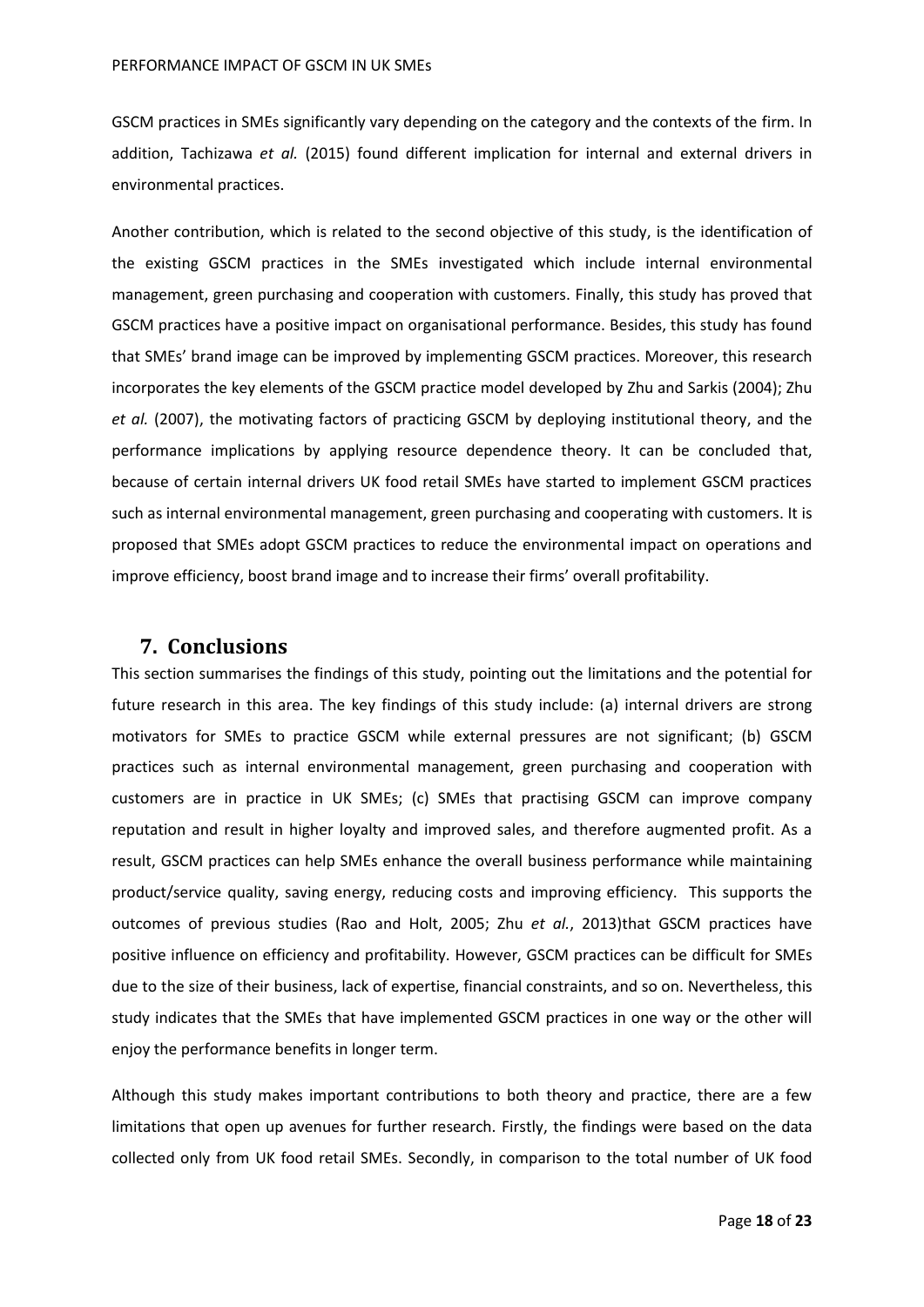retail SMEs, the sample size for this study is relatively small. Thirdly, the research domain itself may limit the generalizability of the results because the findings in food retail SMEs may not be applicable to manufacturing or other types of SMEs. Finally, the use of single responses from participating SMEs may be seen as a limitation. However, to overcome this limitation, the data for this research were collected from the most informed people in the selected SMEs including senior managers, owners or senior employees.

 Limitation of this study outlined above indicates potentials avenues for further research, for example, to examine how the size of a firm can affect its choice of GSCM practices; to conduct crosssector or sectorial comparison of GSCM practices in manufacturers with those in retail SMEs, and comparison of GSCM practices in large enterprises with those in SMEs; and to carry cross-country analysis may also provide valuable insights. Moreover, it is found in this study that external pressures for SMEs were not that significant. The possible reasons indicate further avenues to research. A larger sample size with multiple respondents form the same organisations should be worth studying. Nevertheless, this study contributes supporting the existing theories on GSCM and organisational performance**.** It also facilitates decision makers in assessing the necessity for practicing GSCM in SMEs highlighting the performance implications. While the findings of this study may have limited applicability as the data were collected from UK SMEs only, this research should help establish a foundation for further study in this domain.

#### **References:**

- Ahi, P. & Searcy, C. (2013). A comparative literature analysis of definitions for green and sustainable supply chain management. *Journal of cleaner production,* vol.52, pp.329-341.
- Aragon-Correa, J. A., Hurtado-Torres, N., Sharma, S. & Garcia-Morales, V. J. (2008). Environmental strategy and performance in small firms: A resource-based perspective. *J Environ Manage,* vol.86**,**no.1, pp.88-103.
- Azevedo, S. G., Carvalho, H. & Cruz Machado, V. (2011). The influence of green practices on supply chain performance: A case study approach. *Transportation Research Part E: Logistics and Transportation Review,* vol.47**,**no.6, pp.850-871.
- Banaeian, N., Mobli, H., Nielsen, I. E. & Omid, M. (2015). Criteria definition and approaches in green supplier selection–a case study for raw material and packaging of food industry. *Production & Manufacturing Research,* vol.3**,**no.1, pp.149-168.
- Beske, P., Land, A. & Seuring, S. (2014). Sustainable supply chain management practices and dynamic capabilities in the food industry: A critical analysis of the literature. *International Journal of Production Economics,* vol.152, pp.131-143.
- Bourlakis, M., Maglaras, G., Aktas, E., Gallear, D. & Fotopoulos, C. (2014). Firm size and sustainable performance in food supply chains: Insights from greek smes. *International Journal of Production Economics,* vol.152, pp.112-130.
- Bowen, F. E., Cousins, P. D., Lamming, R. C. & Farukt, A. C. (2001). The role of supply management capabilities in green supply. *Production and operations management,* vol.10**,**no.2, pp.174- 189.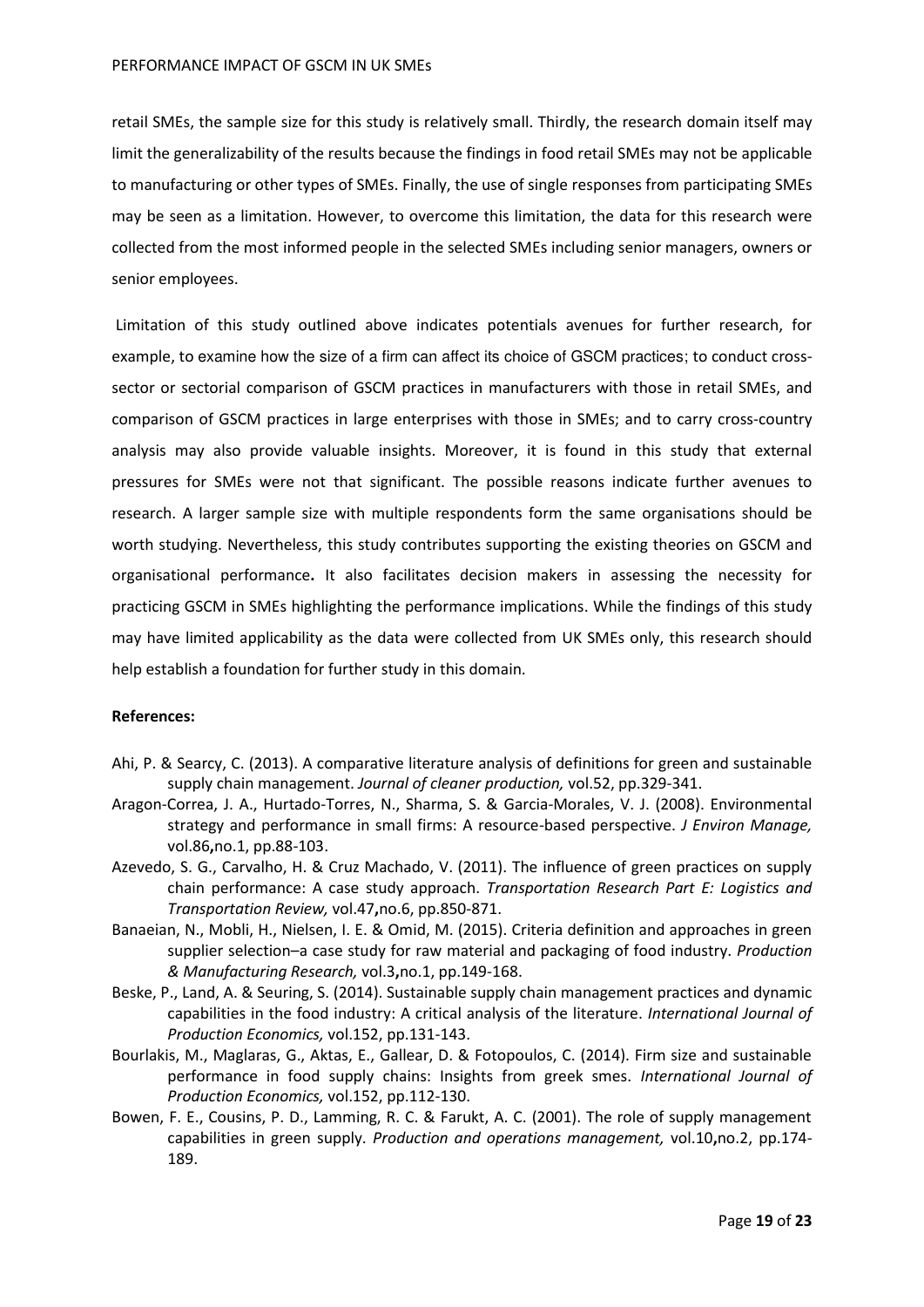- Cao, M. & Zhang, Q. (2010). Supply chain collaborative advantage: A firm's perspective. *International Journal of Production Economics,* vol.128**,**no.1, pp.358-367.
- Cao, M. & Zhang, Q. (2011). Supply chain collaboration: Impact on collaborative advantage and firm performance. *Journal of Operations Management,* vol.29**,**no.3, pp.163-180.
- Carter, C. R. & Rogers, D. S. (2008). A framework of sustainable supply chain management: Moving toward new theory. *International journal of physical distribution & logistics management,* vol.38**,**no.5, pp.360-387.
- Chen, S.-Y. & Lee, T.-R. (Year) Published. Relationships between drivers, smes' adoption of green supply chain practices and performance. Supply Chain Management and Information Systems (SCMIS), 2010 8th International Conference on, 2010. IEEE, 1-6.
- Chin, W. W. (1998). The partial least squares approach to structural equation modeling. *Modern methods for business research,* vol.295**,**no.2, pp.295-336.
- De Giovanni, P. & Esposito Vinzi, V. (2012). Covariance versus component-based estimations of performance in green supply chain management. *International Journal of Production Economics,* vol.135**,**no.2, pp.907-916.
- Diabat, A. & Govindan, K. (2011). An analysis of the drivers affecting the implementation of green supply chain management. *Resources, Conservation and Recycling,* vol.55**,**no.6, pp.659-667.
- Dimaggio, P. J. & Powell, W. W. (1983). The iron cage revisited-institutional isomorphism and collective rationality in organizational fields *American Sociological Review,* vol.48**,**no.2, pp.147-160.
- Eltayeb, T. K., Zailani, S. & Ramayah, T. (2011). Green supply chain initiatives among certified companies in malaysia and environmental sustainability: Investigating the outcomes. *Resources, Conservation and Recycling,* vol.55**,**no.5, pp.495-506.
- Gold, S., Seuring, S. & Beske, P. (2010). Sustainable supply chain management and interorganizational resources: A literature review. *Corporate social responsibility and environmental management*, pp.n/a-n/a.
- Govindan, K., Kaliyan, M., Kannan, D. & Haq, A. N. (2014). Barriers analysis for green supply chain management implementation in indian industries using analytic hierarchy process. *International Journal of Production Economics,* vol.147, pp.555-568.
- Green Jr, K. W., Zelbst, P. J., Meacham, J. & Bhadauria, V. S. (2012). Green supply chain management practices: Impact on performance. *Supply Chain Management: An International Journal,* vol.17**,**no.3, pp.290-305.
- Grekova, K., Calantone, R., Bremmers, H., Trienekens, J. & Omta, S. (2015). How environmental collaboration with suppliers and customers influences firm performance: Evidence from dutch food and beverage processors. *Journal of cleaner production*.
- Gunasekaran, A., Subramanian, N. & Rahman, S. (2015). Green supply chain collaboration and incentives: Current trends and future directions. *Transportation Research Part E: Logistics and Transportation Review,* vol.74, pp.1-10.
- Hair, J. F., Black, W. C., Babin, B. J. & Anderson, R. E. (2010). *Multivariate data analysis*, Prentice Hall Higher Education.
- Hair, J. F., Ringle, C. M. & Sarstedt, M. (2011). Pls-sem: Indeed a silver bullet. *Journal of Marketing theory and Practice,* vol.19**,**no.2, pp.139-152.
- Hair, J. F., Hult, G., Ringle, C. & Sarstedt, M. (2014). *A primer on partial least squares structural equation modeling (pls-sem)*, Sage.
- Hoejmose, S., Brammer, S. & Millington, A. (2013). An empirical examination of the relationship between business strategy and socially responsible supply chain management. *International Journal of Operations & Production Management,* vol.33**,**no.5, pp.589-621.
- Holt, D. & Ghobadian, A. (2009). An empirical study of green supply chain management practices amongst uk manufacturers. *Journal of Manufacturing Technology Management,* vol.20**,**no.7, pp.933-956.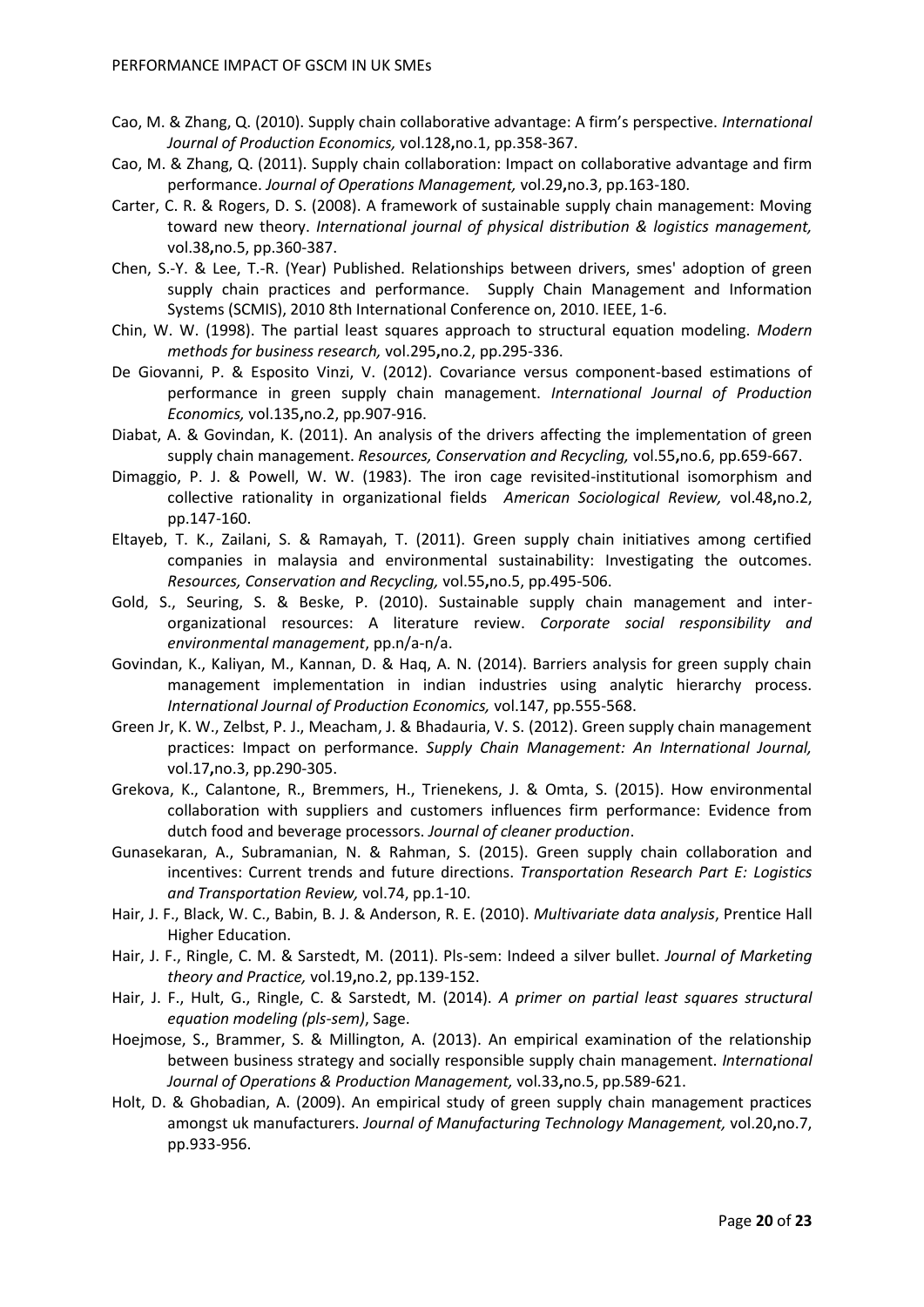- Hoskin, P. (2011). Why business needs to green the supply chain. *University of Auckland Business Review,* vol.13**,**no.1, pp.16.
- Huang, X., Tan, B. L. & Ding, X. (2012). Green supply chain management practices: An investigation of manufacturing smes in china. *International Journal of Technology Management & Sustainable Development,* vol.11**,**no.2, pp.139-153.
- Huang, X., Tan, B. L., Ding, X. & Bennett, D. (2015). An exploratory survey of green supply chain management in chinese manufacturing small and medium-sized enterprises: Pressures and drivers. *Journal of Manufacturing Technology Management,* vol.26**,**no.1.
- Hulland, J. (1999). Use of partial least squares (pls) in strategic management research: A review of four recent studies. *Strategic management journal,* vol.20**,**no.2, pp.195-204.
- Jabbour, A. B. L. D. S., Jabbour, C. J. C., Latan, H., Teixeira, A. A. & De Oliveira, J. H. C. (2015). Quality management, environmental management maturity, green supply chain practices and green performance of brazilian companies with iso 14001 certification: Direct and indirect effects. *Transportation Research Part E: Logistics and Transportation Review,* vol.67, pp.39-51.
- Kuei, C.-H., Madu, C. N., Chow, W. S. & Chen, Y. (2015). Determinants and associated performance improvement of green supply chain management in china. *Journal of cleaner production,* vol.95, pp.163-173.
- Laari, S., Töyli, J., Solakivi, T. & Ojala, L. (2016). Firm performance and customer-driven green supply chain management. *Journal of cleaner production,* vol.112, pp.1960-1970.
- Laosirihongthong, T., Adebanjo, D. & Choon Tan, K. (2013). Green supply chain management practices and performance. *Industrial Management & Data Systems,* vol.113**,**no.8, pp.1088- 1109.
- Lee, S.-Y. (2015). The effects of green supply chain management on the supplier's performance through social capital accumulation. *Supply Chain Management: An International Journal,* vol.20**,**no.1, pp.42-55.
- Lee, S. M., Tae Kim, S. & Choi, D. (2012). Green supply chain management and organizational performance. *Industrial Management & Data Systems,* vol.112**,**no.8, pp.1148-1180.
- Lee, S. M., Sung Rha, J., Choi, D. & Noh, Y. (2013). Pressures affecting green supply chain performance. *Management Decision,* vol.51**,**no.8, pp.1753-1768.
- Lee, S. Y. (2008). Drivers for the participation of small and medium‐sized suppliers in green supply chain initiatives. *Supply Chain Management: An International Journal,* vol.13**,**no.3, pp.185- 198.
- Lenny Koh, S., Demirbag, M., Bayraktar, E., Tatoglu, E. & Zaim, S. (2007). The impact of supply chain management practices on performance of smes. *Industrial Management & Data Systems,* vol.107**,**no.1, pp.103-124.
- Linton, J., Klassen, R. & Jayaraman, V. (2007). Sustainable supply chains: An introduction. *Journal of Operations Management,* vol.25**,**no.6, pp.1075-1082.
- Pallant, J. (2010). Spss survival manual 4th edition-a step by step guide to data analysis using the spss program. *Österrike: Allen & Unwin Book Publisher*.
- Peng, D. X. & Lai, F. (2012). Using partial least squares in operations management research: A practical guideline and summary of past research. *Journal of Operations Management,* vol.30**,**no.6, pp.467-480.
- Quayle, M. (2003). A study of supply chain management practice in uk industrial smes. *Supply Chain Management: An International Journal,* vol.8**,**no.1, pp.79-86.
- Ramanathan, U., Bentley, Y. & Pang, G. (2014). The role of collaboration in the uk green supply chains: An exploratory study of the perspectives of suppliers, logistics and retailers. *Journal of cleaner production,* vol.70, pp.231-241.
- Rao, P. & Holt, D. (2005). Do green supply chains lead to competitiveness and economic performance? *International Journal of Operations & Production Management,* vol.25**,**no.9, pp.898-916.
- Ringle, C., Wende, S. & Will, A. (2005). Smart-pls version 2.0 m3. *University of Hamburg*.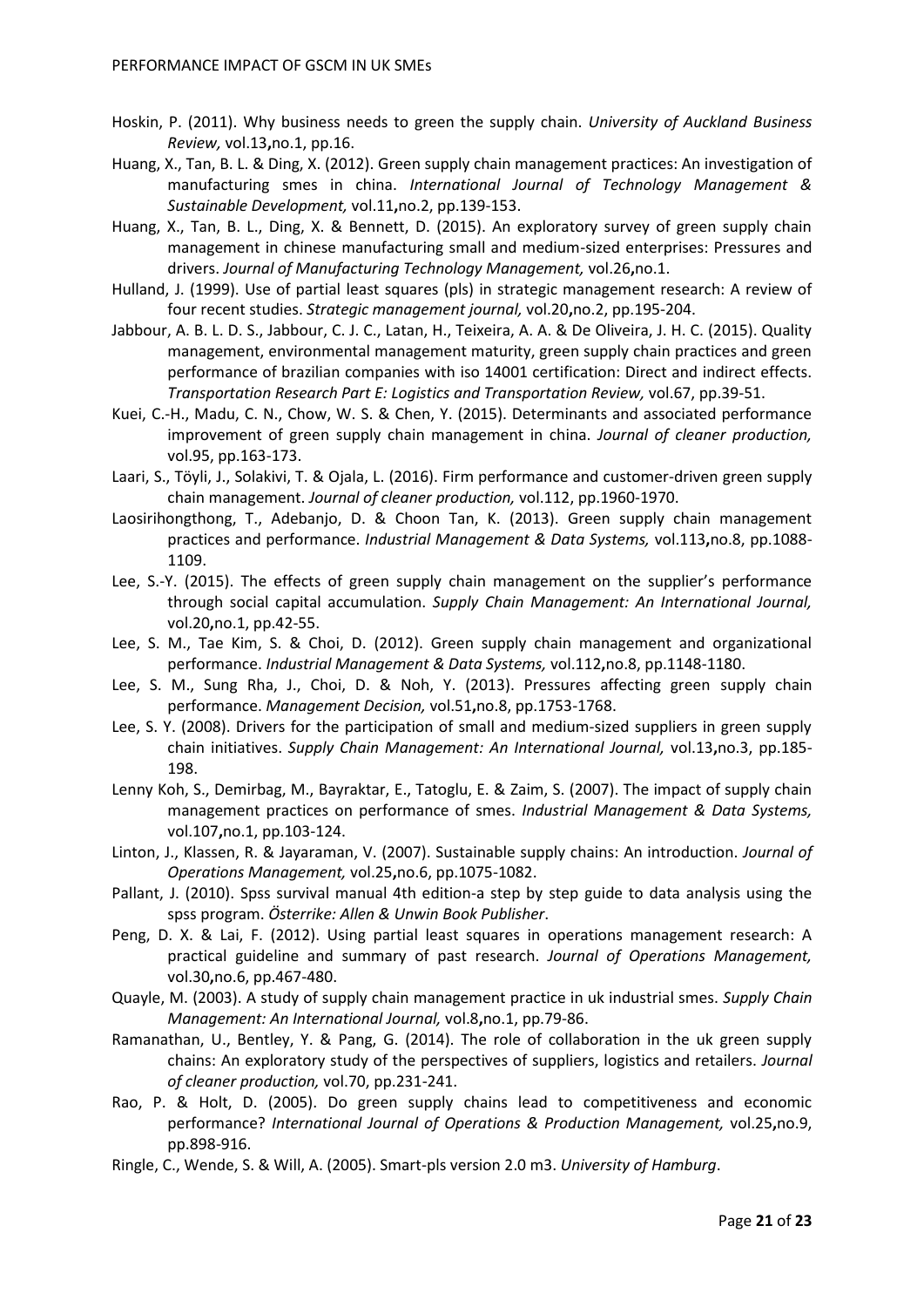- Saad, S., Perera, T., Achanga, P., Shehab, E., Roy, R. & Nelder, G. (2006). Critical success factors for lean implementation within smes. *Journal of Manufacturing Technology Management,* vol.17**,**no.4, pp.460-471.
- Sarkis, J., Zhu, Q. & Lai, K.-H. (2011). An organizational theoretic review of green supply chain management literature. *International Journal of Production Economics,* vol.130**,**no.1, pp.1- 15.
- Sarkis, J. (2012). A boundaries and flows perspective of green supply chain management. *Supply Chain Management: An International Journal,* vol.17**,**no.2, pp.202-216.
- Seuring, S. & Müller, M. (2008). From a literature review to a conceptual framework for sustainable supply chain management. *Journal of cleaner production,* vol.16**,**no.15, pp.1699-1710.
- Slack, N., Chambers, S. & Johnston, R. (2009). *Operations management*, Pearson Education.
- Subramanian, N. & Gunasekaran, A. (2015). Cleaner supply-chain management practices for twentyfirst-century organizational competitiveness: Practice-performance framework and research propositions. *International Journal of Production Economics,* vol.164, pp.216-233.
- Tachizawa, E. M., Gimenez, C. & Sierra, V. (2015). Green supply chain management approaches: Drivers and performance implications. *International Journal of Operations & Production Management,* vol.35**,**no.11, pp.1546-1566.
- Testa, F. & Iraldo, F. (2010). Shadows and lights of gscm (green supply chain management): Determinants and effects of these practices based on a multi-national study. *Journal of cleaner production,* vol.18**,**no.10-11, pp.953-962.
- Thakkar, J., Kanda, A. & Deshmukh, S. G. (2009). Supply chain management for smes: A research introduction. *Management Research News,* vol.32**,**no.10, pp.970-993.
- Touboulic, A. & Walker, H. L. (2015). A relational, transformative and engaged approach to sustainable supply chain management: The potential of action research. *Human Relations*.
- Tseng, M.-L., Divinagracia, L. & Divinagracia, R. (2009). Evaluating firm's sustainable production indicators in uncertainty. *Computers & Industrial Engineering,* vol.57**,**no.4, pp.1393-1403.
- Tseng, M.-L. & Chiu, A. S. F. (2013). Evaluating firm's green supply chain management in linguistic preferences. *Journal of cleaner production,* vol.40, pp.22-31.
- Tseng, M.-L., Lin, Y.-H., Tan, K., Chen, R.-H. & Chen, Y.-H. (2014). Using todim to evaluate green supply chain practices under uncertainty. *Applied Mathematical Modelling,* vol.38**,**no.11, pp.2983-2995.
- Tseng, M.-L., Tan, K. & Chiu, A. S. (2015). Identifying the competitive determinants of firms' green supply chain capabilities under uncertainty. *Clean Technologies and Environmental Policy*, pp.1-16.
- Vaaland, T. I. & Heide, M. (2007). Can the sme survive the supply chain challenges? *Supply Chain Management: An International Journal,* vol.12**,**no.1, pp.20-31.
- Vachon, S. & Klassen, R. D. (2006). Extending green practices across the supply chain: The impact of upstream and downstream integration. *International Journal of Operations & Production Management,* vol.26**,**no.7, pp.795-821.
- Vachon, S. & Klassen, R. D. (2008). Environmental management and manufacturing performance: The role of collaboration in the supply chain. *International Journal of Production Economics,* vol.111**,**no.2, pp.299-315.
- Walker, H., Di Sisto, L. & Mcbain, D. (2008). Drivers and barriers to environmental supply chain management practices: Lessons from the public and private sectors. *Journal of Purchasing and Supply Management,* vol.14**,**no.1, pp.69-85.
- Walker, H. & Preuss, L. (2008). Fostering sustainability through sourcing from small businesses: Public sector perspectives. *Journal of cleaner production,* vol.16**,**no.15, pp.1600-1609.
- Ward, M. & Rhodes, C. (2014). Small businesses and the uk economy. *Standard Note: SN/EP/6078, House of Commons Library,* vol.13.